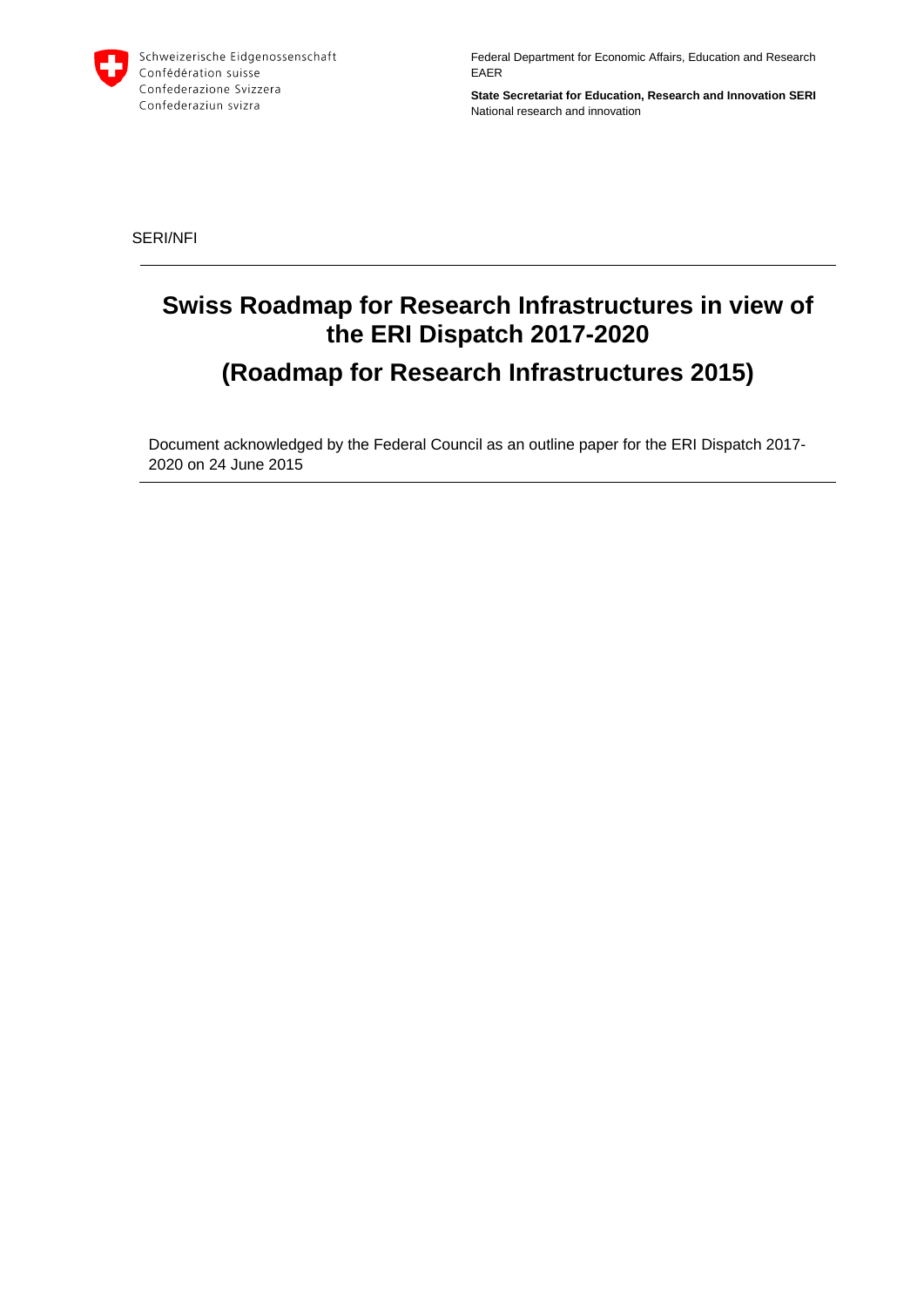## **Contents**

| 1.<br>1.1                         | <b>Introduction</b>                                                                        | 4        |  |
|-----------------------------------|--------------------------------------------------------------------------------------------|----------|--|
| 1.2                               |                                                                                            |          |  |
| 2.                                | Review of the current ERI period 2013-2016: Roadmap for research infrastructures<br>2011   | 5        |  |
| 2.1<br>2.2                        | Decisions of the Federal Council and Parliament in the framework of the ERI Dispatch 2013- |          |  |
|                                   |                                                                                            |          |  |
| 3.<br>3.1<br>3.2<br>3.3           | Swiss roadmap for research infrastructures 2015                                            | 8        |  |
| $\mathbf{4}$<br>4.1<br>4.2<br>4.3 | First phase of evaluation: survey and evaluation process                                   | 11       |  |
| 5.<br>5.1                         | Second phase of evaluation: allocation and results                                         | 15       |  |
|                                   | Allocation to the cantonal universities and universities of applied science  15            |          |  |
|                                   |                                                                                            |          |  |
| 5.2                               |                                                                                            |          |  |
|                                   | Cantonal universities and universities of applied sciences (as at end of May 2015) 18      |          |  |
|                                   |                                                                                            |          |  |
| 6.                                | Additional infrastructure-related measures<br><b>SNSF</b><br>6.1.1                         | 21<br>21 |  |
|                                   | 6.2.1 Projects already featured in the existing ESFRI Roadmap                              | 24       |  |
|                                   | 6.2.2 Update ESFRI Roadmap 2016                                                            | 25       |  |
|                                   |                                                                                            |          |  |
|                                   | New potential ESFRI projects in which Switzerland is already involved or where there is    | 26       |  |
| 7.                                | <b>Outlook</b>                                                                             | 27       |  |
| 8.                                | Glossary                                                                                   | 28       |  |
| <b>Annex A</b>                    |                                                                                            |          |  |

**Annex B**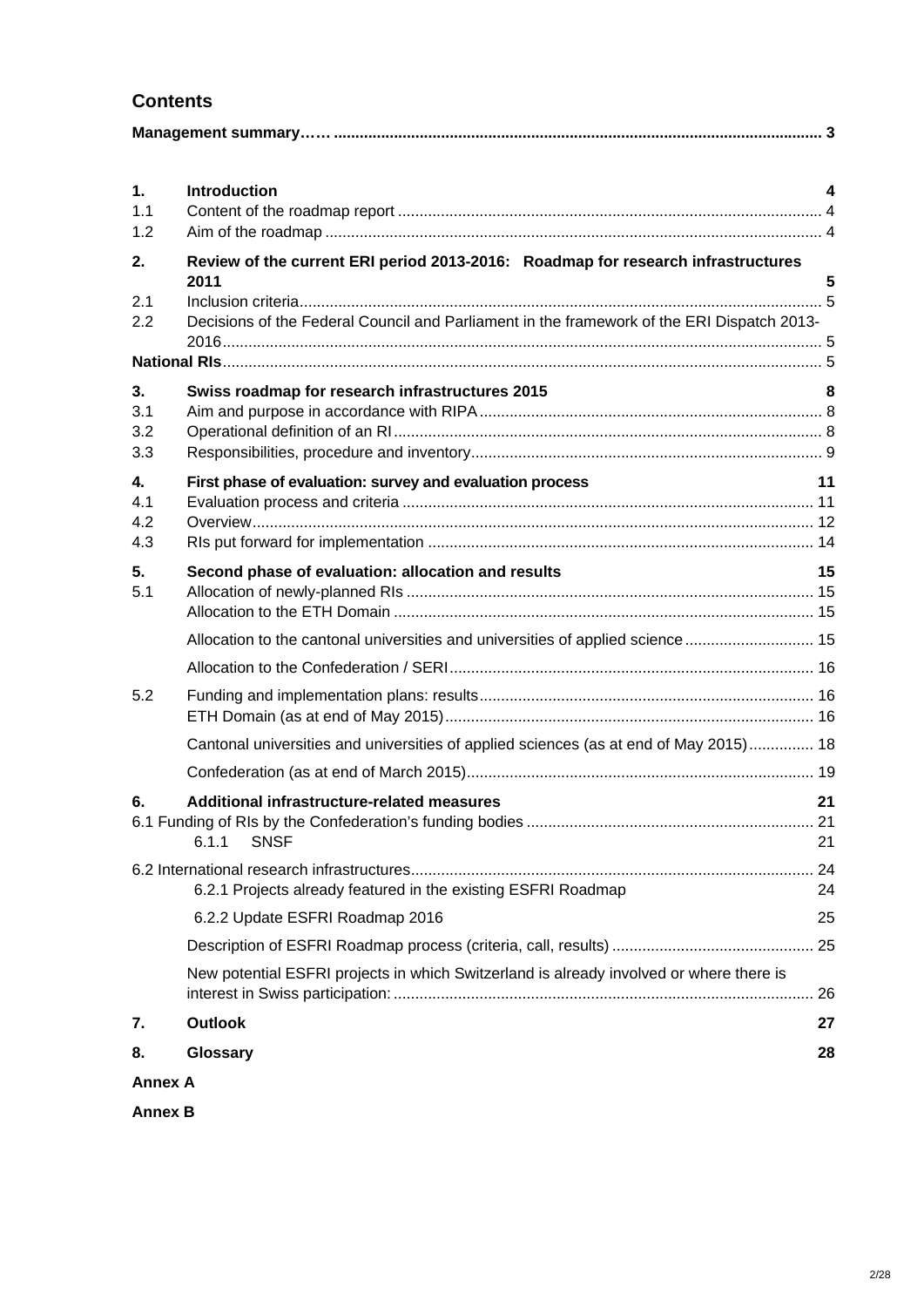## **Management summary**

Today, the field of research in all disciplines is dependent on excellent research infrastructures as a key basis of its activities. These include, for example, large-scale research facilities (e.g. particle accelerators), e-infrastructures (e.g. supercomputers) and databases. The significance of such research infrastructures is growing, as is the need for new ones. This requires the funding bodies involved to conduct medium- to long-term financial planning, whereby they should not only carefully consider whether to set up new national research infrastructures or whether to participate in international ones, but also whether to set up new research infrastructures or whether to further development or continue existing ones.

This report "Roadmap for Research Infrastructures 2015" provides a general overview of newlyplanned research infrastructures in view of the ERI Dispatch 2017-2020, as well as of existing research infrastructures where funding is set to be continued in the upcoming period.

The roadmap process was coordinated by the State Secretariat for Education, Research and Innovation (SERI) on the basis of its legal mandate set out in the Research and Innovation Promotion Act (RIPA). As part of the survey process, the newly-registered research infrastructures were subjected to a two-phase evaluation. In the first phase of the evaluation, the Swiss National Science Foundation (SNSF) assessed the submitted projects based on scientific criteria and prioritised them in three categories (A,B,C). In the second phase of the evaluation process, the projects prioritised in category A were examined by the relevant responsible funding body (ETH Board, universities, universities of applied science, Confederation/SERI) with regard to their integration in the sponsoring institution's strategic planning and financial implementation. A total of 23 new projects have been proposed for implementation by the responsible bodies.

The 2015 Roadmap for Research Infrastructures is a planning instrument and serves as a basis for developing the 2017-2020 ERI Dispatch. The roadmap also provides indicators of where there will be further funding requirements at national and international level with regard to medium-term requirements planning post-2020. The roadmap per se does not contain any funding decisions or decisions on the distribution of any federal funding for the realisation of new research infrastructures to relevant promotional credits.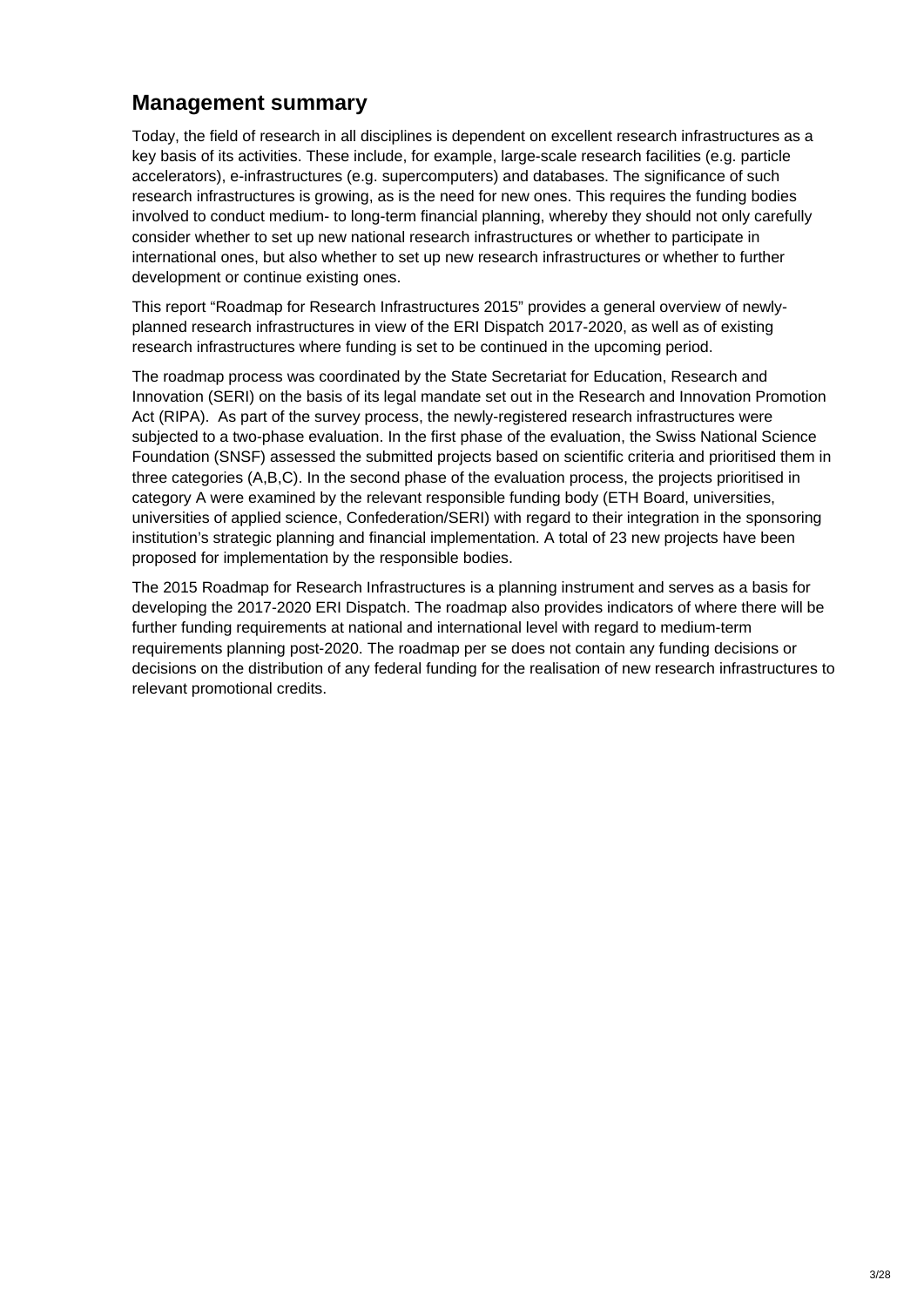## **1. Introduction**

## **1.1 Content of the roadmap report**

Compilation of the 2015 Roadmap for research infrastructures was coordinated by the State Secretariat for Education, Research and Innovation (SERI). The report is structured as follows: Chapter 2 starts with a review of the current ERI period, looking at which national and international obligations resulted from the 2011 Roadmap and which of the research infrastructures (RIs) that were planned at the time have been realised. Chapter 3 then presents the defining criteria of an RI as well as the process involved in this roadmap and the corresponding responsibilities. Chapter 4 presents the results of the survey and assessment process (first phase of evaluation) and the RIs proposed for implementation. Chapter 5 describes the assignment to the responsible bodies and the results of indepth reviews by the responsible bodies (second phase of evaluation). Chapter 6 presents the additional measures aimed at promoting RIs, particularly the planned national infrastructure projects of the funding bodies (SNSF, Academies) and the planned ESFRI schemes as part of the European Roadmap<sup>1</sup> and international research organisations. Annex A details the newly-submitted national RIs of great scientific relevance and the international research organisations that need to be verified. Meanwhile, Annex B (inventory) describes the existing national and international RIs in which Switzerland is involved.

## **1.2 Aim of the roadmap**

Access to excellent research infrastructures is highly important for public and private players in the field of research and innovation. In many disciplines, research infrastructures are a crucial prerequisite for obtaining new scientific findings, developing specialist fields and opening up new research areas. The need for such research infrastructures is growing, and so too is the need for funding. In particular, major research infrastructures of national and international significance with medium- to long-term coordination needs require careful planning in order to employ the limited funds as efficiently and effectively as possible. When it comes to Switzerland participating in international research organisations on the basis of international treaties, there are also legal and foreign policy aspects to take into consideration, which increase the planning and coordination needs even further. In light of this, this 2015 Swiss roadmap for research infrastructures serves as a planning instrument and as one of the foundations on which to base the relevant funding decisions of the Confederation under the ERI Dispatch 2017-2020. The roadmap is not a survey for special funding or a process resulting in direct funding decisions.

The funding decisions for implementing individual research infrastructure projects, provided they come under the Confederation's jurisdiction<sup>2</sup>, are made as part of the ERI Dispatch 2017-2020:

- drawing on the multi-year programmes of the responsible funding and sponsoring institutions;
- based on the results from the two-phase evaluation process and the submitted implementation plans of the responsible bodies in each case;
- based on a review of the effective need for specific federal support in accordance with the Subsidies Act (SR 616.1).
- based on the anticipated total funds available for the 2017-2020 ERI period.

-

<sup>&</sup>lt;sup>1</sup> European Strategy Forum on Research Infrastructures (ESFRI).

<sup>&</sup>lt;sup>2</sup> For more information on the Confederation's jurisdiction, see Chapter. 5.2.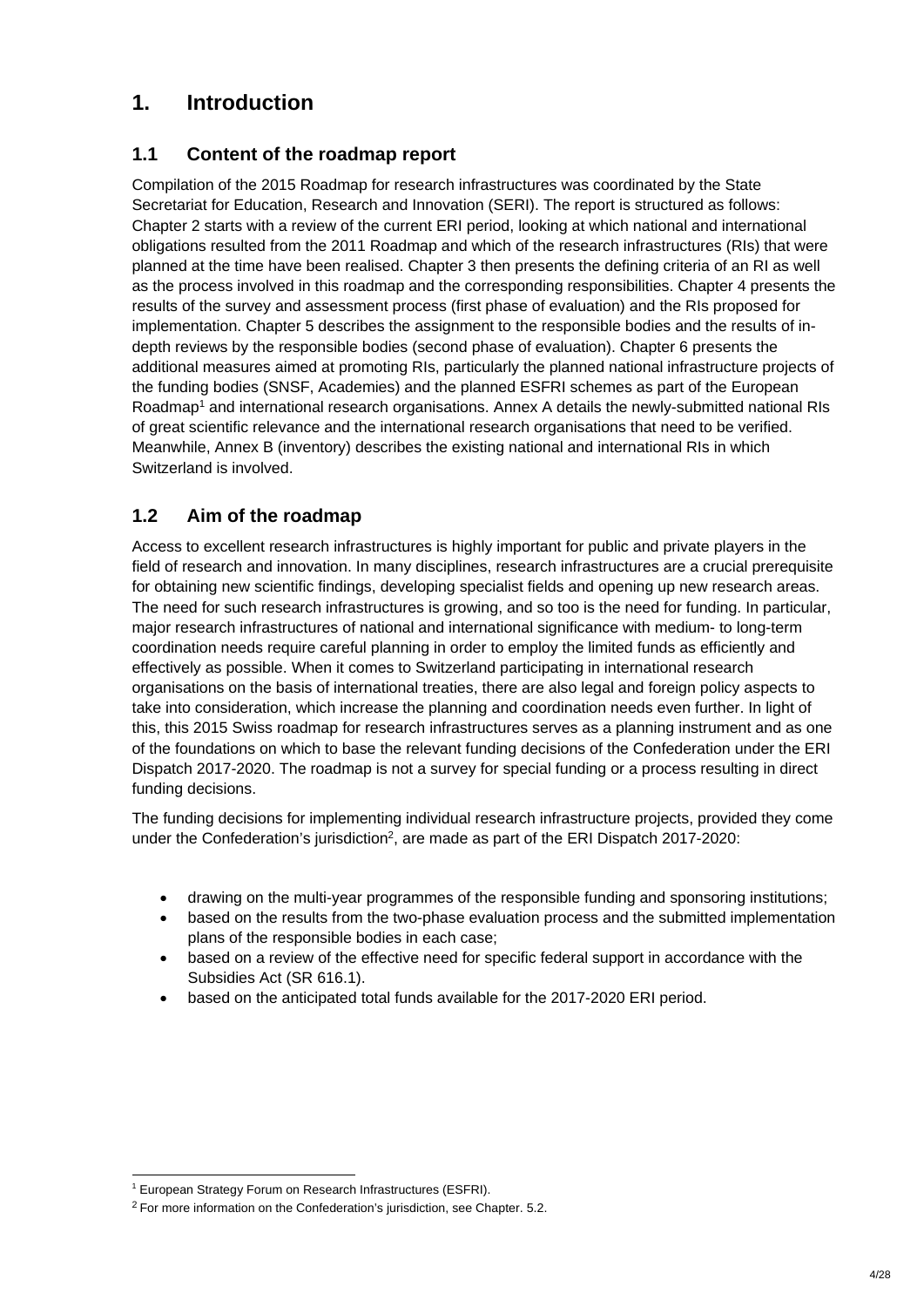## **2. Review of the current ERI period 2013-2016: Roadmap for research infrastructures 2011**

The SERI compiled the first Swiss roadmap for research infrastructures, which was approved by the Federal Council on 30 March 2011, as part of a pilot project. It served as a basis for the chapter "Research infrastructures" in the ERI Dispatch 2013-2016. First and foremost, however, it was a response to the ESFRI Roadmap 2008, for which European countries were invited to draw up national roadmaps to better plan and finance extensive, internationally-coordinated research infrastructure projects.

## **2.1 Inclusion criteria**

In order to be included in the Swiss pilot roadmap, the project had to be integrated in either the planning of an international research organisation in which Switzerland is a member, or in the ESFRI Roadmap. Swiss participation in ESFRI projects usually requires national investment in order to subsequently cooperate in European networks. The pilot roadmap therefore primarily focused on developing existing national research infrastructures and positioning them internationally. In addition to these international research infrastructures, the pilot roadmap also featured the following three research infrastructures that fall under the responsibility of the ETH Domain based on decisions already taken in the 2008-2011 ERI period:

- Construction of a national free electronic X-ray source SwissFEL at the PSI;
- The Blue Brain Project at the EPFL (Simulation of the human brain using a supercomputer);
- Strategy for high performance computing in Switzerland<sup>3</sup> with the Centro svizzero di calcolo scientifico, CSCS. This supercomputer strategy also included the Swiss National Grid, which forms part of the European Grid Initiative that was co-financed by the  $7<sup>th</sup>$  Framework Research Programme of the European Union.

## **2.2 Decisions of the Federal Council and Parliament in the framework of the ERI Dispatch 2013-2016**

The Federal Council took note of the final report of the pilot Swiss roadmap for research infrastructures on 30 March 2011 and decided to plan support for new research infrastructures in line with the existing promotional credits as part of the ERI Dispatch for 2013-2016. The Swiss Science and Innovation Council (SSIC) assessed the roadmap process and criteria in an ex-ante assessment. Based on a review of the need for specific federal support and the funding available for the individual promotional credits, the Federal Council asked parliament to support the following RIs:

### **National RIs**

- Completion of the SwissFEL at the PSI (ETH Domain payment framework);
- Implementation of the Strategy for high-performance computing in Switzerland (ETH Domain payment framework);
- FLARE programme: funding for the construction and maintenance of equipment for international research projects in the fields of particle physics, astrophysics and astroparticle physics and for international research organisations in which Switzerland is involved, such as CERN and the ESO (funded as part of the Special Programme in the SNSF payment framework);
- Swiss National Grid Initiative (commitment appropriation for project contributions in accordance with UFundA)<sup>4</sup>;
- Blue Brain at the EPFL (ETH Domain payment framework).

<sup>-</sup> $3$  This strategy aims to facilitate the joint use of shared computers and storage capacities in the field of e-infrastructures at national and international level (FC decision 29.5.2009)

<sup>4</sup> This project could not be realised as the credit for project contributions under the UfundA at the time was already used up when the decisions were taken regarding implementation of the pilot roadmap.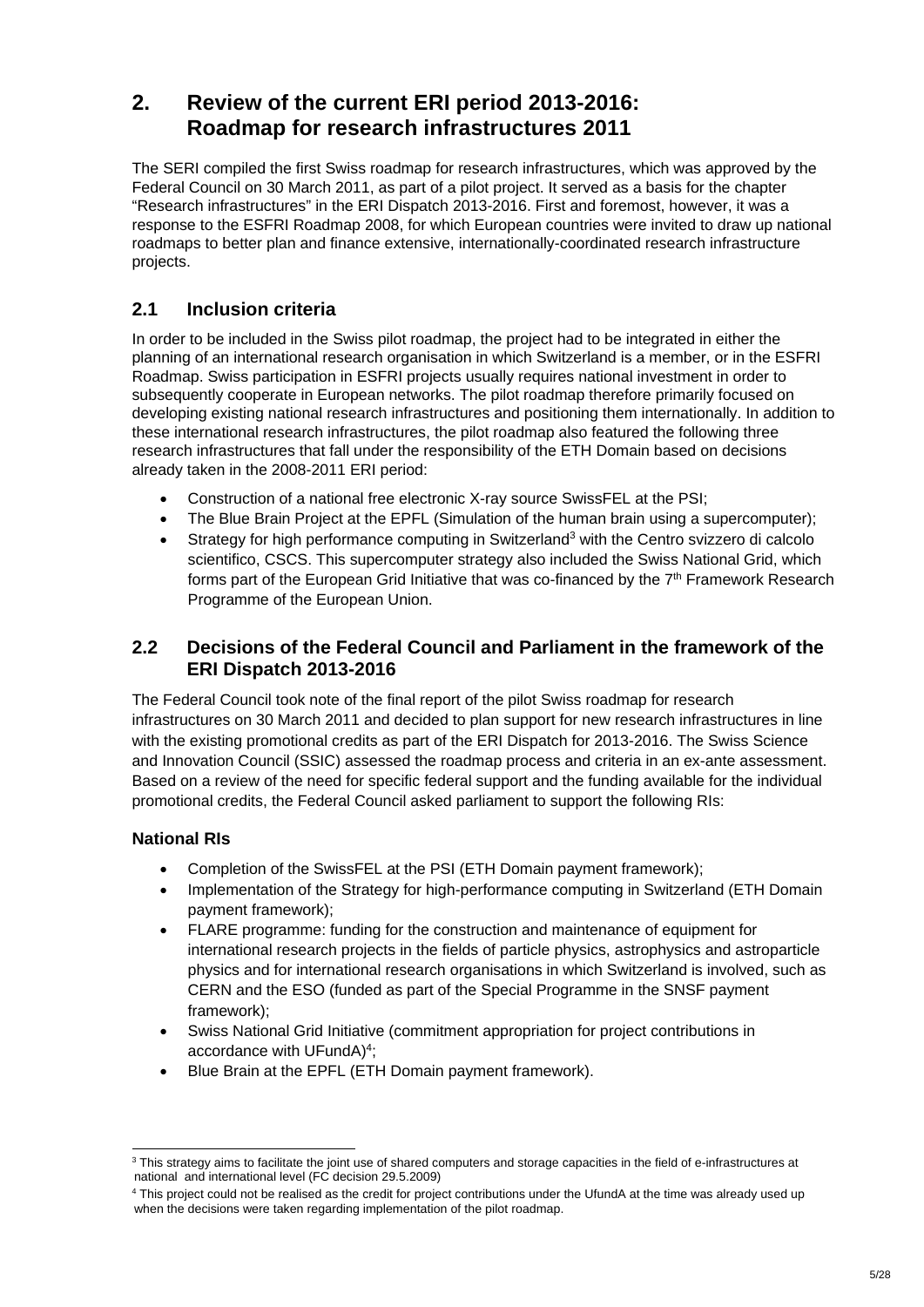#### **International research organisations**

In terms of international research organisations in which Switzerland participates based on international treaties, the following research infrastructures were implemented or continued:

 All research organisations mentioned in the 2011 Roadmap: CERN (including further preliminary work for CLIC), ESO, ESRF, ILL, European XFEL, EMBL, ITER (including further preliminary work for IFMIF).

#### **ESFRI projects**

The Confederation is not usually directly responsible for Swiss participation in ESFRI projects, unless an international treaty is required. It should be noted, however, that participation in ESFRI projects has implications for investment in the ETH Domain, for investment in universities and universities of applied sciences and for federal contributions in accordance with Art. 15 RIPA and lastly for tasks that come under the remit of the SNSF or Academies.

The list below shows the ESFRI projects<sup>5</sup> where the European consortia have already been formed and in which Switzerland is involved:

- **BBMRI**: Networking of bio-databases; CH node: Swiss Biobanking Platform (SNSF payment framework)
- **ECRIN**: Networking of clinical study centres; CH node: Swiss Clinical Trial Organisation SCTO (SNSF payment framework)
- **ELIXIR:** Bio-informatics structures in the framework of the EMBL<sup>6</sup>; CH node: Swiss Institute for Bioinformatics SIB (payment framework Art. 15 RIPA<sup>7</sup> and Art. 28 RIPA concerning commitment appropriation for international collaboration in research)
- **EPOS**: Earthquake research; CH node: ETHZ / SDS<sup>8</sup> (ETH Domain payment framework)
- **ICOS:** Atmospheric physics-climate research; CH node: ETHZ and HFSJG<sup>9</sup> (SNSF payment framework and personal contributions from the institutions of the ETH Domain)
- **CESSDA**: Networking of social science data archives; CH node: FORS10 (payment framework in accordance with Art. 15 RIPA)
- **ESSurvey**: Long-term social science surveys; CH node: FORS (SNSF payment framework)
- **SHARE:** Long-term social science surveys; CH node: IEMS<sup>11</sup> and FORS (SNSF payment framework)

the previous Art. 16 RIPA (subsidiary federal support for non-university research infrastructures) was replaced by Art. 15 RIPA. 8 Swiss Digital Seismic Network (SDS).

1

<sup>&</sup>lt;sup>5</sup> For further information, see Annex B. The RIs are usually listed under the responsible institutions ("national node").

<sup>6</sup> European Molecular Biology Laboratory. For further information, see Annex B.

<sup>&</sup>lt;sup>7</sup> Based on the completely revised Research and Innovation Promotion Act (RIPA), which entered into force on 1 January 2014,

<sup>&</sup>lt;sup>9</sup> High altitude research stations Jungfraujoch & Gornergrat.

<sup>&</sup>lt;sup>10</sup> Fondation suisse pour la recherche en sciences sociales (FORS).

<sup>&</sup>lt;sup>11</sup> Institut d'économie et de management de la santé (IEMS), University of Lausanne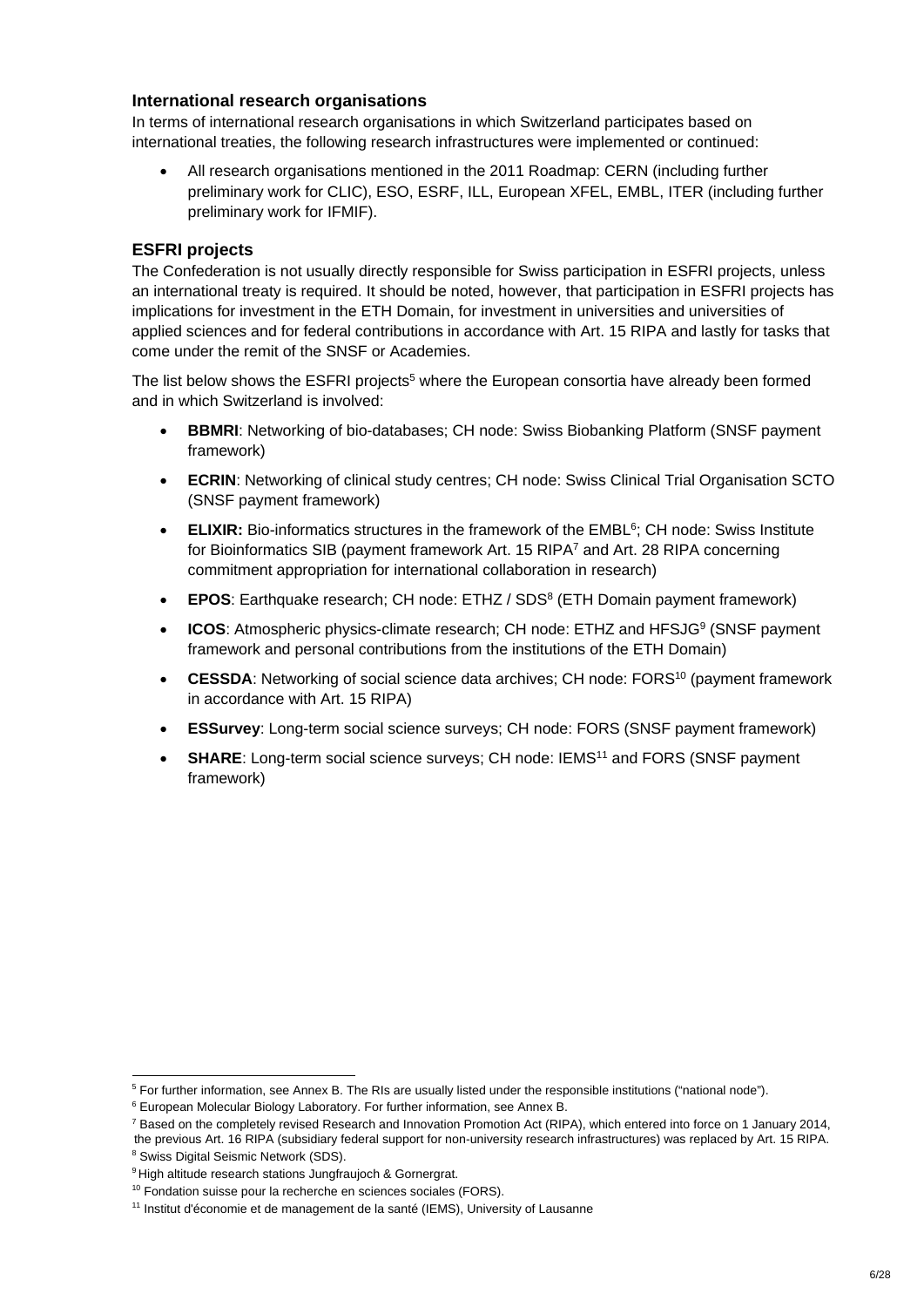For the following ESFRI project, an agreement was entered into in the 2013-2016 ERI period:

 **ESS (European Spalliation Source):** this international research infrastructure, which aims to develop a neutron source in Lund, Sweden, is to be transferred over to what is known as an ERIC legal form from July 2015. Swiss participation was approved by parliament on 20.3.2015.12

#### *Special importance of ERIC for Switzerland*

As part of the European ESFRI Roadmap,<sup>13</sup> the legal form of a European Research Infrastructure Consortium (ERIC) is specifically promoted to give European research associations a stable organisational and legal form that is recognised by all EU member states. This ERIC legal form has been applicable since mid-2009. Ten ESFRI projects have already been transferred over to ERICs: for example, BBMRI, ECRIN, ESSurvey and SHARE.14

From the point of view of the Confederation's research promotion, ensuring that Swiss research institutions and research groups are not disadvantaged by the founding of ERICs is a high priority. Since RIs that are organised as ERICs will in future be able to apply for EU funding, Switzerland also has a financial interest in being involved in such ERICs. Participation as a full member in a research infrastructure with an ERIC legal form is only possible under state jurisdiction (and not via a participating research institution). For all such ESFRI projects, responsibility would therefore lie with the Confederation, even if it does not reach the critical financial and overall mass at which a commitment at federal level would be justifiable from Switzerland's point of view. The SERI is currently working with the partners involved to identify appropriate solutions.

1

<sup>&</sup>lt;sup>12</sup> For detailed information on the ESS, see Annex B.

 $13$  ESFRI was set up in 2002 and consists of state representatives from EU member states and countries associated to the EU Research Framework Programme (therefore also including Switzerland).

<sup>14</sup> Submitted by ICOS to the European Commission on 2.4.2014; the Finnish government sent the ICOS ERIC formal request letter to the European Commission in April 2015. EPOS is also planning to do so in 2015. CESSDA is still organised as a consortium (no legal entity), but is also set to be replaced by an ERIC, as agreed in the Memorandum of Understanding (MoU of 5.3.2013) between the consortium partners.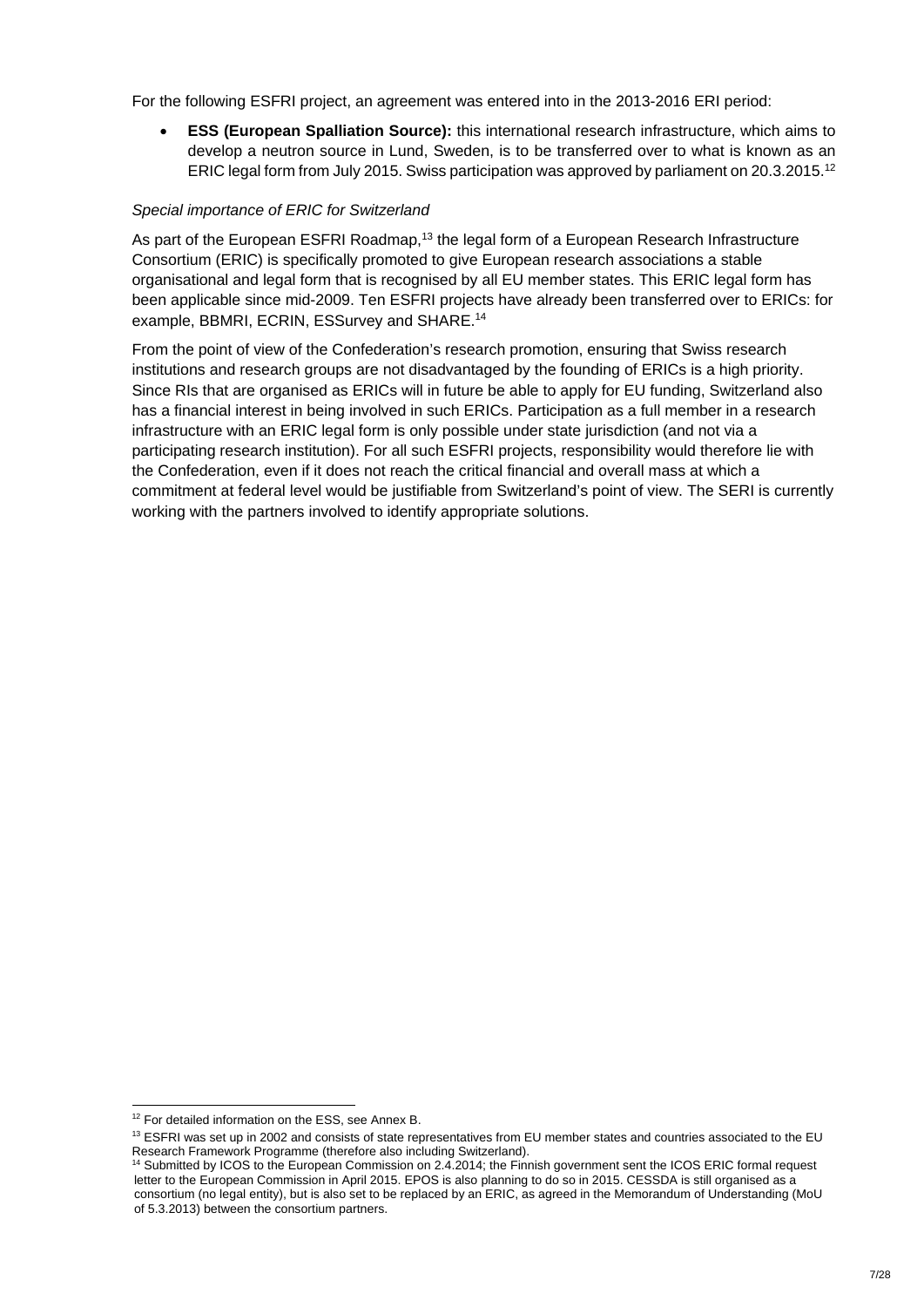## **3. Swiss roadmap for research infrastructures 2015**

The 2015 research infrastructures roadmap is a development of the 2011 pilot roadmap and provides a look ahead to the upcoming 2017-2020 ERI period. In terms of content, it is more heavily focused on RIs with a nationwide mandate. Nevertheless, most RIs have international links, without being formally integrated in an international context (international research organisations; ESFRI Roadmap). In terms of timing, the 2015 national roadmap is aligned with the ESFRI Roadmap Update 2016 to ensure that the results of the national survey can be incorporated in European planning from Switzerland's point of view and in Switzerland's interest.

## **3.1 Aim and purpose in accordance with RIPA**

This roadmap provides an overview of existing RIs on the one hand and newly-planned ones on the other. It therefore acts as an instrument for needs-based material coordination for consistency between national and international research promotion in accordance with the legal mandate (Art. 41 RIPA).15 Based on this planning work, the Confederation's national and international research and innovation promotion should be aligned as coherently as possible in terms of RIs with the development priorities of the specialist fields and disciplines in Switzerland and the relevant development priorities in the ETH Domain and at the universities (universities and universities of applied sciences) (Art. 55 V-RIPA).

## **3.2 Operational definition of an RI**

This roadmap is based on the following definition of "research infrastructure"<sup>16</sup>:

- The infrastructure makes a key contribution to the development of a particular field of knowledge or research (scientific added value);
- The infrastructure is widely used by researchers in Switzerland (national significance);
- The infrastructure is in principle open to national and international research communities (open access);
- The infrastructure may be situated at a single location or organised in a network with several locations with a centralised management structure.

Characteristically, RIs in Switzerland are publicly or privately owned and are structured/implemented in a medium- to long- term manner (usually more than 10 years). They therefore generally exceed the planning horizon of an individual ERI Dispatch.

Setting up such RIs meets a need of the research community. This creates the foundations on which research can develop and new fields of research can be accessed. An RI does not generally conduct independent research as its primary goal. This is done instead by researchers or research groups from the specialist fields, where necessary in close collaboration with the research infrastructure.<sup>17</sup>

<sup>-</sup><sup>15</sup> For the coordination of cost-intensive research infrastructures required under Art. 41 Para, 4 RIPA, the rectors' conference Swissuniversities that was newly created under the HEdA – based on the preliminary work carried out by CRUS since 2011 submits proposals with regard to the ERI period 2021-2024 for the attention of the Swiss University Council.

 $16$  This definition corresponds to the one in the pilot roadmap and was therefore also used in the RIs listed in the inventory. <sup>17</sup> According to the MERIL definition (Mapping of the European Research Infrastructure Landscape), a further distinction is drawn between RIs with a direct research purpose and RIs that serve to coordinate scientific fields. The three main criteria for the acceptance of a research infrastructure in the MERIL database are quality, accessibility and management.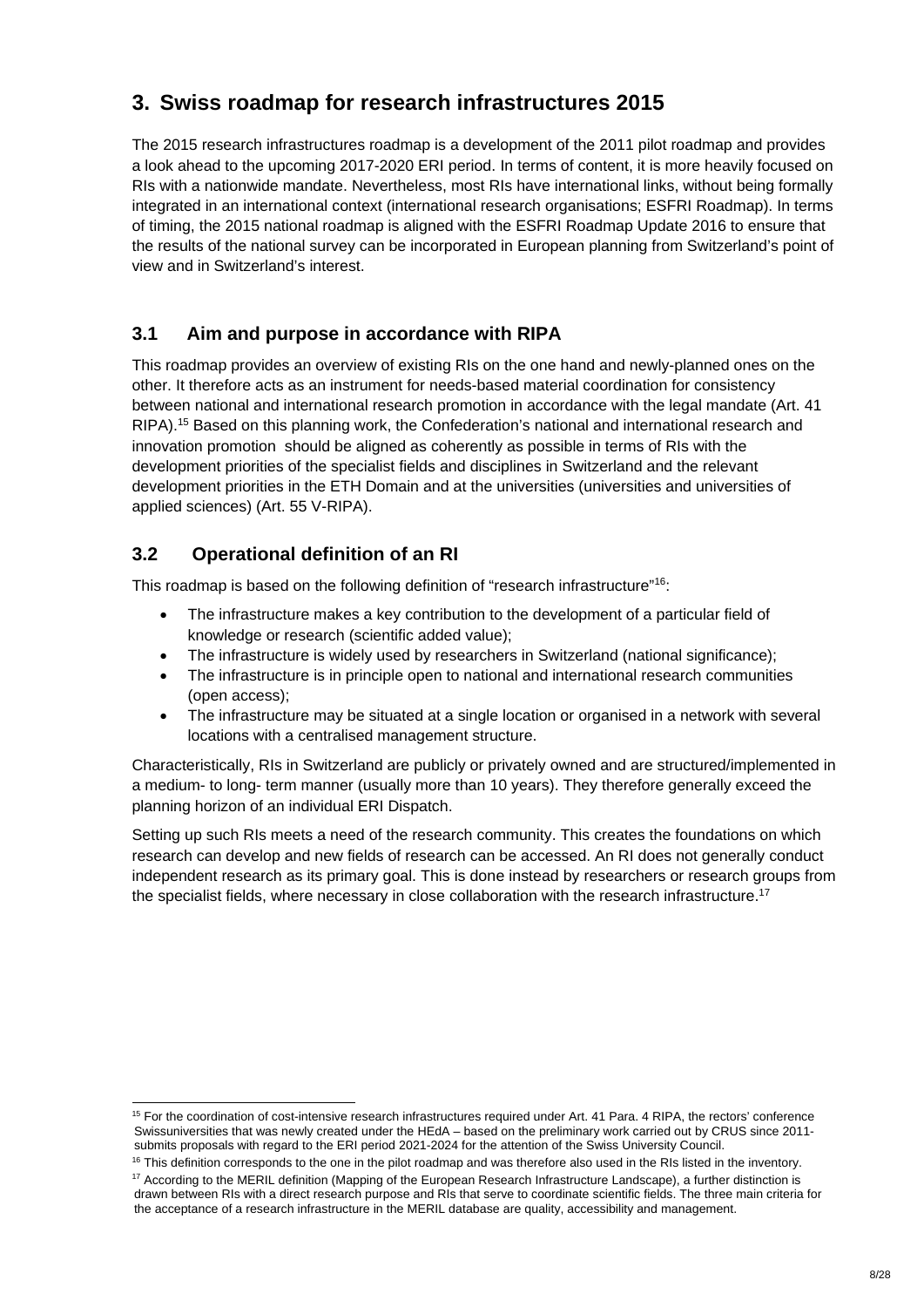A distinction can be drawn between three types of RIs:

- a. Instruments: large-scale equipment, such as particle accelerators, telescopes, research vessels, measuring stations, specific laboratory equipment;
- b. Information and service infrastructures:
	- Research data and data service centres, including scientific data collection and archiving,
	- Archives, libraries and object-related collections,
	- Subject-specific service centres (e.g. in clinical research; for networking scientific fields);
- c. Technical infrastructures: particularly e-infrastructures (supercomputers; grid; software/middleware; digital scientific information networks).<sup>18</sup>

The following are explicitly excluded from this definition*:*

- Research programmes per se,
- University institutes or research establishments per se,
- individual equipment.
- $\bullet$  Pilot, demonstration and testing facilities, <sup>19</sup>
- Promotional organisations,
- Editions<sup>20</sup>.
- Scientific secretariats.

### **3.3 Responsibilities, procedure and inventory**

#### *Responsibilities*

Under the terms of RIPA, it is primarily the institutions of higher education or their funding councils that are responsible for supporting RIs. The SNSF plays a subsidiary role by funding RIs that serve to develop specialist areas in Switzerland and that do not fall under the responsibility of university research institutions or the Confederation (Art. 10 Para 3 (c) RIPA). Meanwhile, the Confederation is responsible for providing subsidiary support for research infrastructures of national relevance (Art. 15 Para 3 (a) RIPA) and for Swiss participation in internationally-coordinated RIs governed by international treaties (Art. 28 RIPA). The Academies can support data collections, documentation systems, scientific journals, editions or similar facilities that serve to develop specialist fields in Switzerland but do not fall under the funding responsibility of the SNSF or the university research institutions and are not funded by the Confederation (Art. 11 Para 6 RIPA).

#### *Procedure*

1

In order to survey the newly-planned RIs, the SERI and SNSF issued a survey process ("call") for applications between October 2013 and January 2014. The call was open to members of universities (ETH and research institutes, cantonal universities and universities of applied sciences) individually or grouped into consortia. For the newly-planned RIs, a signed letter of commitment from the relevant university board or director of the research institute in the ETH Domain had to be enclosed, in which the institution committed itself to providing co-financing and/or follow-up financing. The universities therefore played a crucial role from the outset.

<sup>&</sup>lt;sup>18</sup> The term used by the E-Infrastructure Reflection Group (E-IRG) distinguishes: "The main e-Infrastructure components and services include networking, high-throughput and high-performance computing, data infrastructures, software/middleware (including authentication and authorisation infrastructures) and virtual research environments that are to be used by virtual research communities."(E-IRG White paper 2013, p. 5)

<sup>&</sup>lt;sup>19</sup> The roadmap focuses on research-driven RIs of national relevance that are necessary for further developing the relevant research field. Pilot and demonstration projects can be used to prepare for the setup of an RI or the knowledge and technology transfer from applied research to the economic context (market launch), but are not actual RIs in the sense intended here.

<sup>&</sup>lt;sup>20</sup> Up to now, editions have mainly been funded by the SNSF as "long-term projects" due to their direct link to research projects via project funding. From 2017, they will be supported via the SNSF research infrastructure funding. For further information on editions and scientific secretariats, see Chapter 6.1.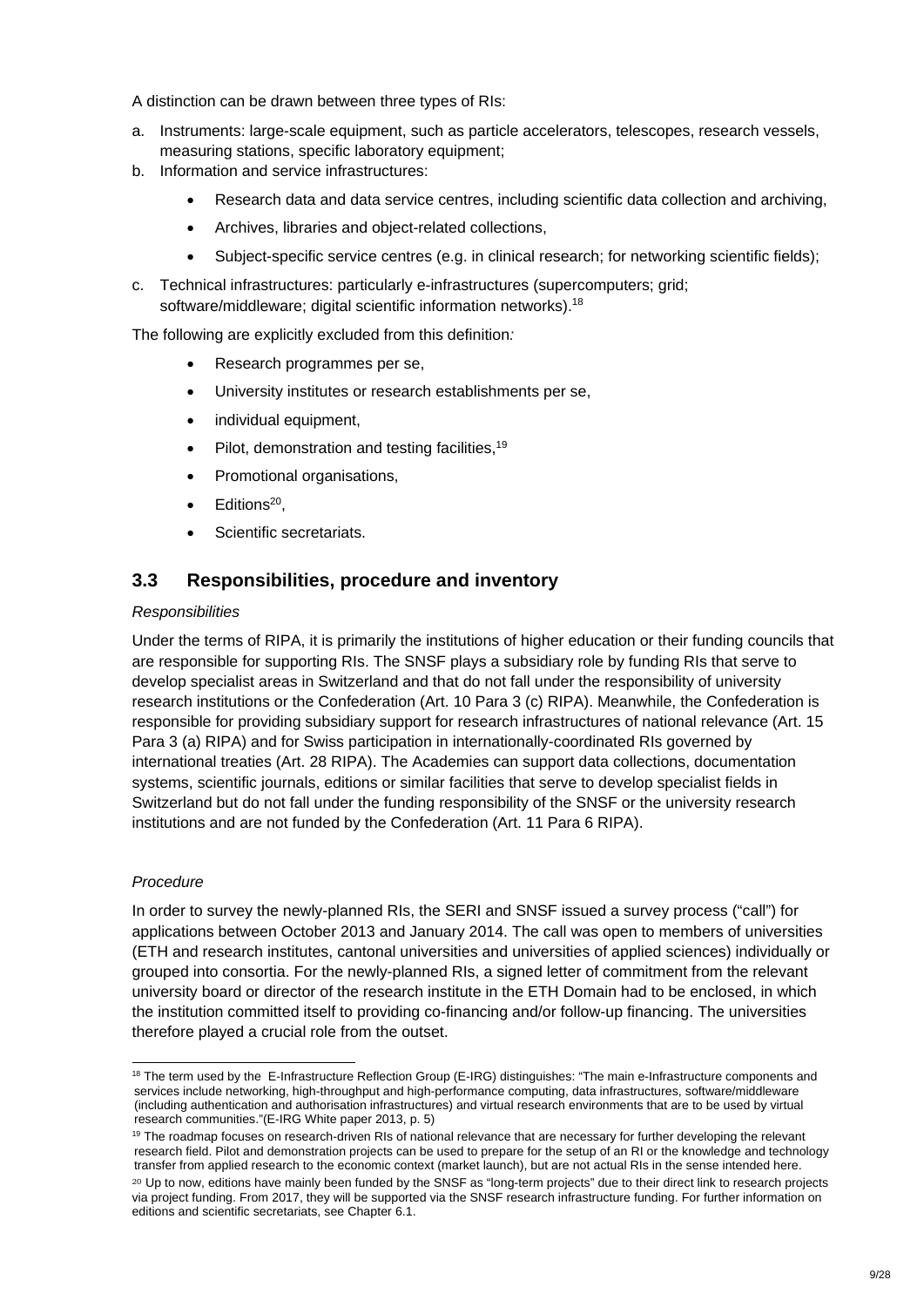The roadmap process is based on a two-phase evaluation process. Following a quality check by the SNSF between January and August 2014 (first phase of evaluation, see Chapter 4), the SERI coordinated with stakeholders regarding allocation of the proposed projects to the relevant responsible bodies for in-depth evaluation and informed them of the next steps in October 2014 (second phase of evaluation, see Chapter  $5$ ).<sup>21</sup>

#### *Inventory*

1

At the same time as the survey of new RIs, the SERI also compiled an inventory of existing RIs in a national and international context. This inventory was revised in a two-stage consultation procedure with the universities and funding bodies and completed as far as possible. The first consultation round was completed in August 2014, and the second round with the compilation/completion of budgeted figures in November 2014. In addition to the 26 RIs listed in the original pilot roadmap in 2011, additional RIs were added to the inventory by universities and research bodies provided they met the RI criteria. The inventory currently comprises around 70 existing RIs.

<sup>&</sup>lt;sup>21</sup> Under RIPA, the funding bodies are the SNSF, the Academies and the Confederation (for non-university research infrastructures and internationally-coordinated research infrastructures based on international treaties). The sponsoring institutions of newly-planned research infrastructures may be institutions in the ETH Domain, cantonal universities and universities of applied sciences as well as private sponsors and international organisations.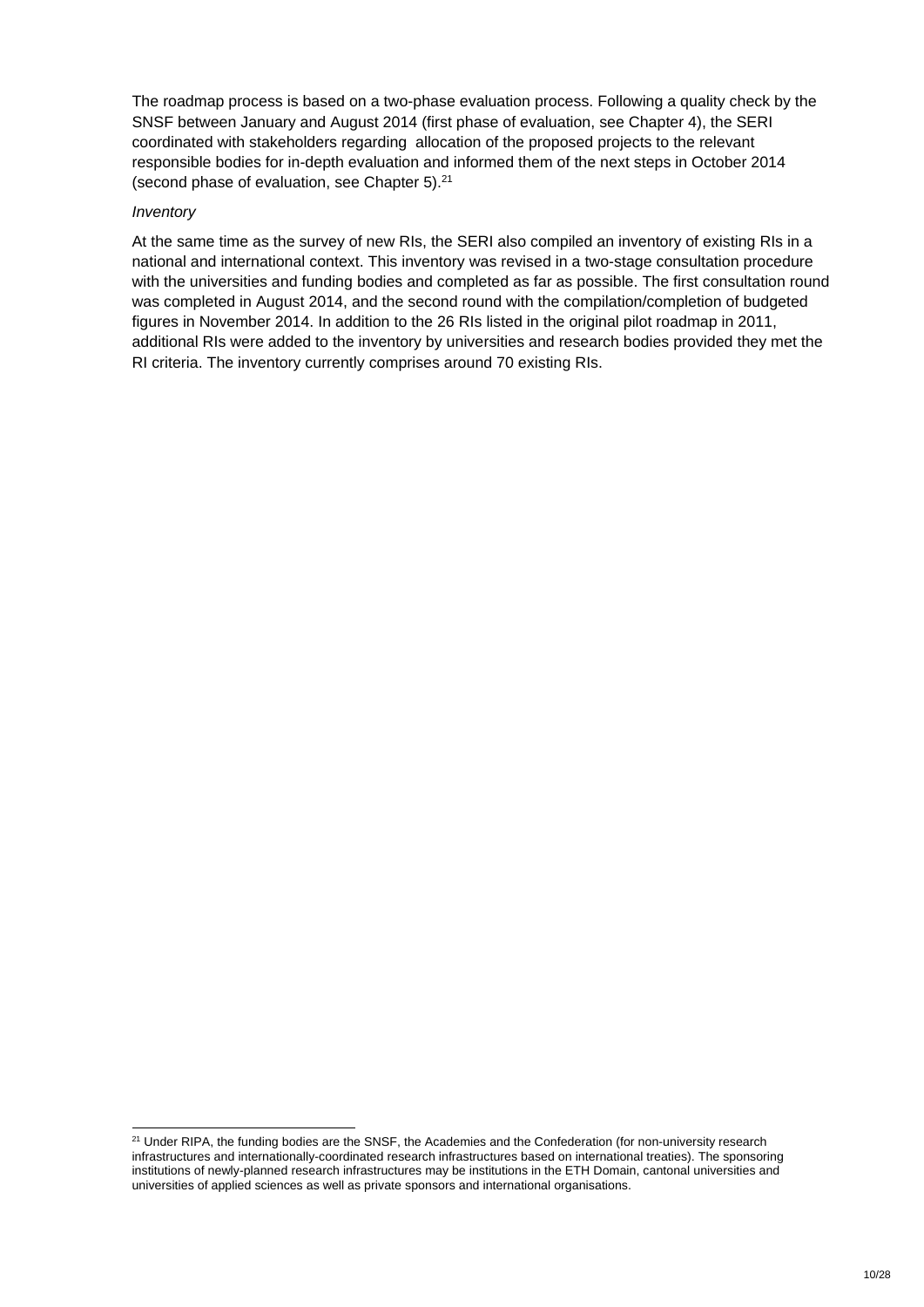## **4. First phase of evaluation: survey and evaluation process**

## **4.1 Evaluation process and criteria**

As part of the survey process (call for applications), a total of 47 new projects were registered, supported by a relevant letter of reference from the universities. These were then evaluated by the Swiss National Science Foundation (SNSF) on behalf of the SERI based on the criteria below:

*Scientific potential/generation of scientific added value in terms of specialist and interdisciplinary aspects:* 

- How significant and original are the research questions and approaches that the planned RI facilitates?
- To what extent would they achieve added value compared to research that is already being conducted?

*Use and accessibility (nationally and internationally, cross-disciplinary):* 

- Can the planned RI be widely used and is it accessible?
- To what extent do the track records and specialist skills of future users suggest that the planned RI will allow high-quality research to be conducted?
- To what extent will the planned RI and the data it is used to generate be accessible and available to a significant research community?

*Feasibility:* 

-

 To what extent does the planned RI comply with the current state of research or development in terms of its technical, logistic, methodical and conceptual aspects?

*Financing and institutional integration:* 

 To what extent is the long-term continuation, financing and institutional integration of the planned RI guaranteed?

*Significance for Switzerland as a location for science:* 

- To what extent does the planned RI link up with Switzerland's existing strengths in research or to what extent does it compensate for a weakness?
- To what extent will international links be guaranteed with the planned RI?
- What role would the planned RI play in the training of talented young scientists?

The SNSF submitted its results to the SERI at the end of August 2014. Based on these criteria, the SNSF evaluated 41 of the 47 projects submitted and prioritised them as follows<sup>22</sup>:

| Priority A        | High scientific relevance   | 20 projects |
|-------------------|-----------------------------|-------------|
| <b>Priority B</b> | Medium scientific relevance | 15 projects |
| <b>Priority C</b> | Low scientific relevance    | 6 projects  |

A total of six projects are not listed. Of these, the SNSF considered it impossible to assess or categorise three projects because the context (distinction from existing RIs or legal framework conditions) was unclear. Three projects could not be reviewed as they failed to meet the formal criteria of the survey procedure.<sup>23</sup>

The results of the SNSF evaluation and information on the next steps were sent to the responsible bodies and the submission authors by the SERI on 13 October 2014.

 $22$  This list includes the four e-infrastructures (two A priorities and two B priorities) where there is a fundamental need for coordination.

<sup>&</sup>lt;sup>23</sup> Contrary to the usual SNSF procedure, the bodies of the specialist departments mandated to conduct the evaluation could not make any funding decisions.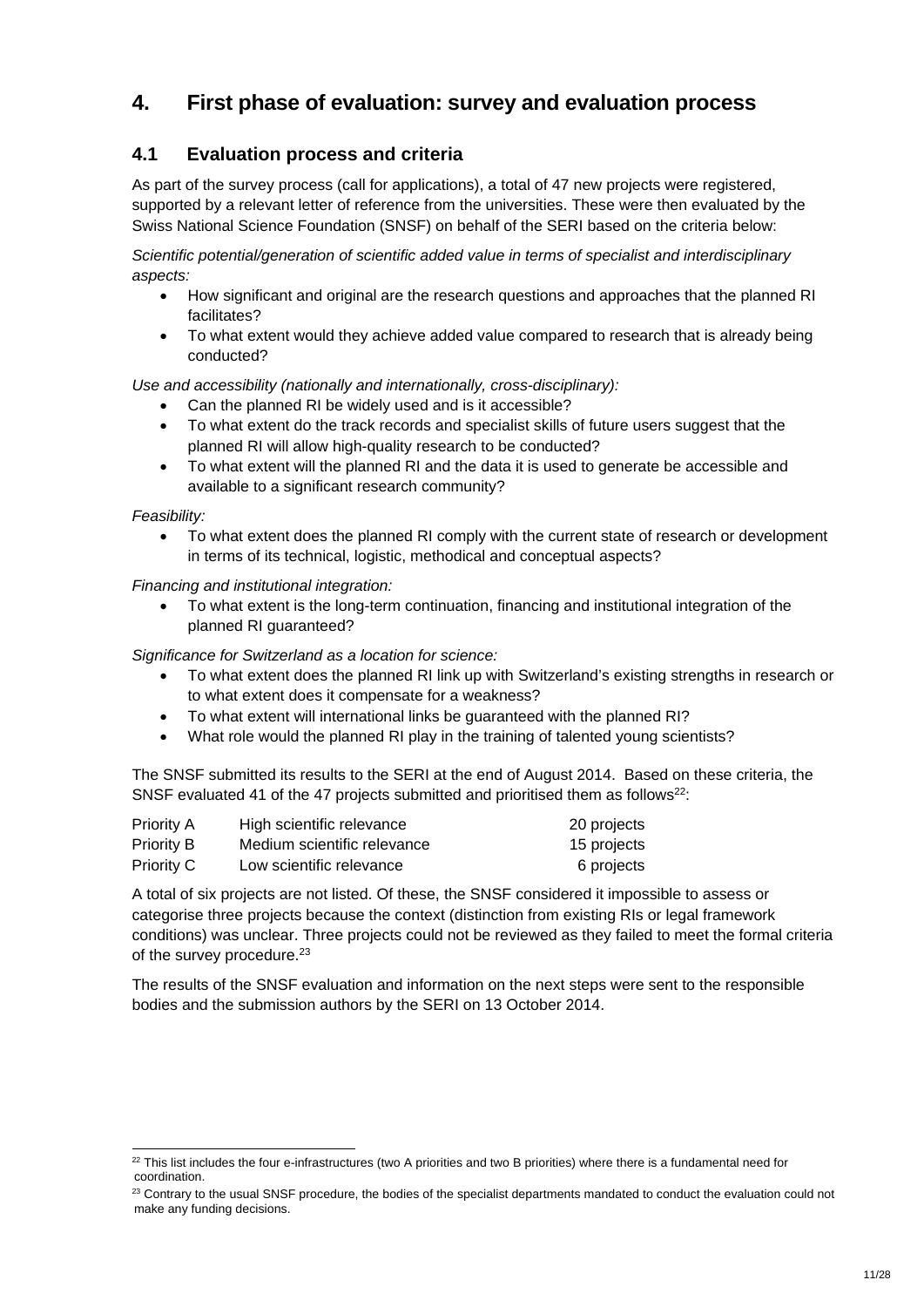## **4.2 Overview**

The financial volume of all 41 new RIs reviewed by the SNSF was estimated as per August 2014 at around 652 million Swiss francs (total costs for the 2017-2020 period including investment and operating costs) $24$ . Figure 1 below shows how these costs are distributed across the four fields, while figure 2 shows the distribution of the estimated financial volume by prioritisation category. Finally, figure 3 provides an overview of the distribution of prioritisation categories by specialist field.

The 41 RIs reviewed by the SNSF are split as follows across the four main fields<sup>25</sup>:

- 10 humanities and social sciences
- 16 mathematics, engineering and natural sciences (MINT)
- 11 life sciences

-

4 e-infrastructures

The following sponsoring institutions submitted new projects:

- 6 ETH Domain (in some cases together with universities/universities of applied sciences)
- 30 cantonal universities (in some cases together with the ETH Domain/universities of applied sciences/university hospitals)
- 6 universities of applied sciences (in some cases together with the ETH Domain/universities)
- 5 other institutions (university hospitals/foundations)

To summarise, it can be noted that the projects submitted are distributed across all specialist fields, although the MINT field has the most projects (Fig. 3). In terms of the distribution of financial volume by field (Fig. 1), it is clear that life sciences, MINT and e-infrastructures in particular have the highest costs (as measured by the number of projects). In terms of the distribution of costs by prioritisation category, we can see that almost half of the planned costs are incurred by projects categorised under priority A (Fig. 2).

 $24$  This financing requirement was increased, confirmed or reduced as part of the in-depth evaluation ( $2<sup>nd</sup>$  phase of evaluation) and specified using budgetary clarifications.

 $25$  Figure 3 does not show the uncategorised RIs (three from life sciences and one from the MINT field).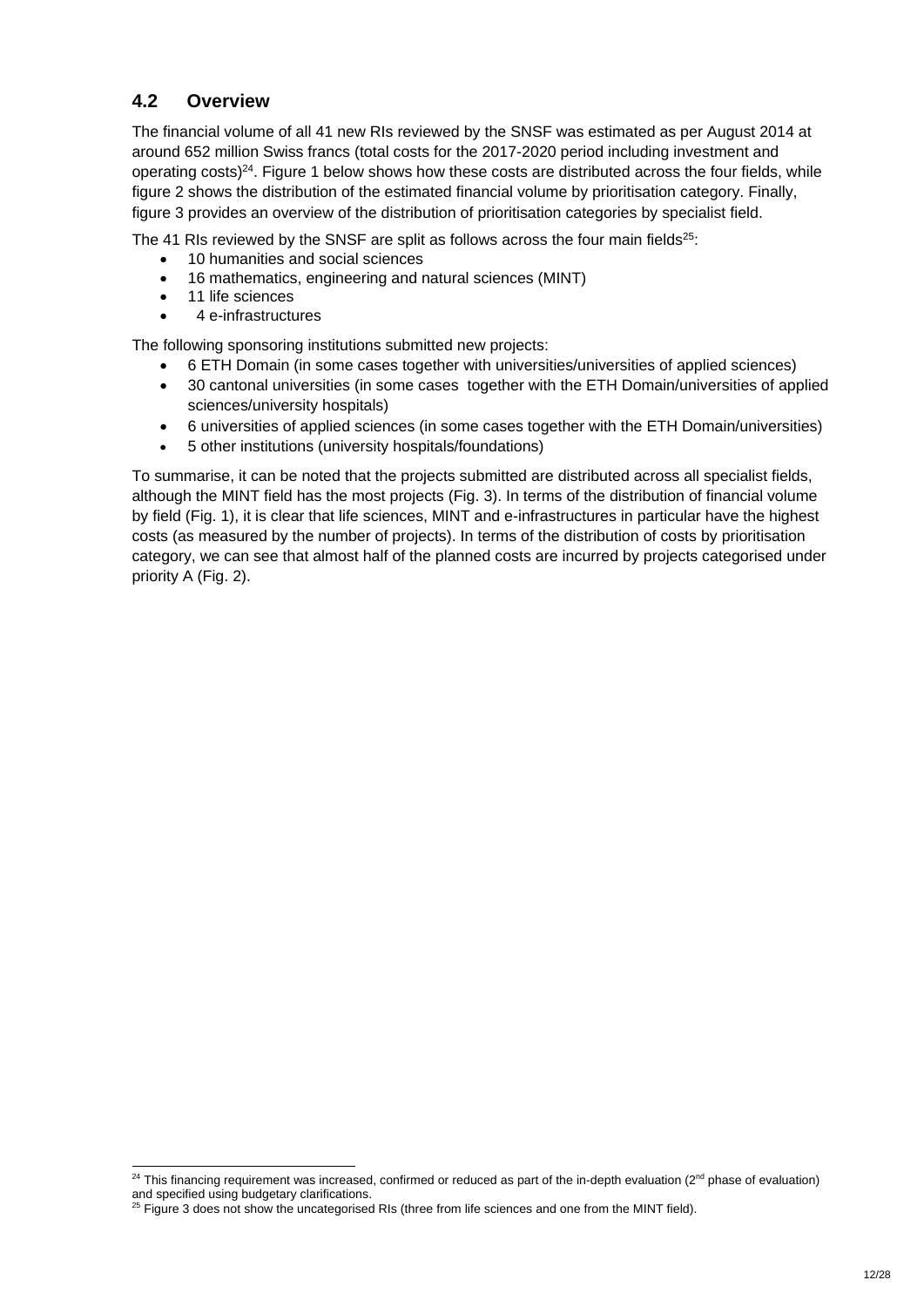## **Fig. 1: Distribution of funds by field**



**Fig. 2: Distribution of funds by priority (100%= 652 million)**



**Fig. 3: Distribution of prioritisation categories by field**



Fields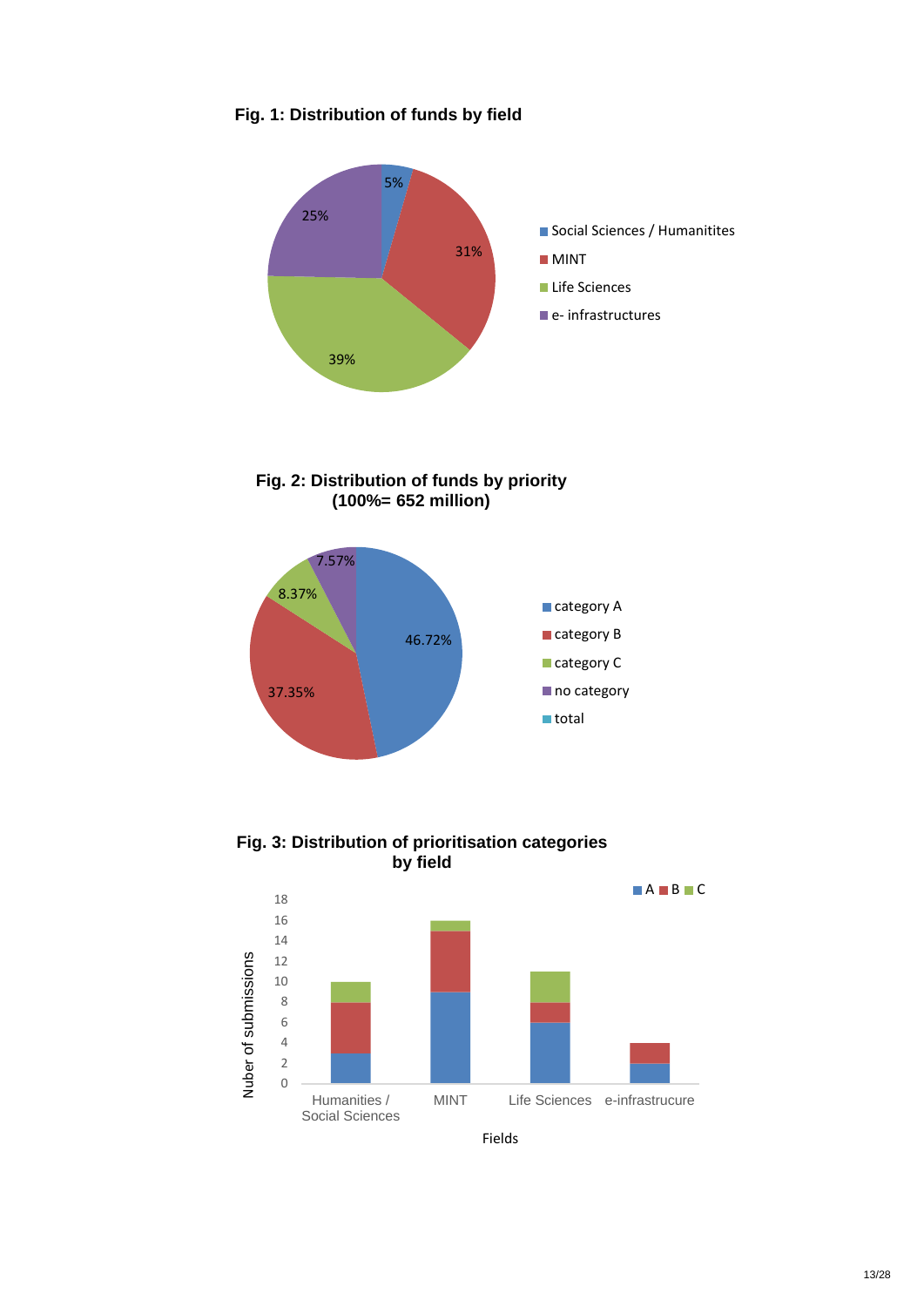## **4.3 RIs put forward for implementation**

Of the 41 new projects evaluated by the SNSF, a total of 23 projects were put forward for in-depth review or implementation: in addition to the 20 projects categorised as A priority by the SNSF, three additional projects that were classified as priorities by the responsible bodies.<sup>26</sup> The table below provides an overview of the prioritised RIs by specialist field. The estimated total costs for the 2017- 2020 period alone would amount to around 337 million Swiss francs for the Confederation (as at October 2014). A detailed description of the RIs that have been put forward for an in-depth review can be found in Annex A.1 of this roadmap.

| <b>Specialist field</b>       | <b>Institution</b>                                       | Project                                                                                                                  |
|-------------------------------|----------------------------------------------------------|--------------------------------------------------------------------------------------------------------------------------|
| Humanities                    | University of Zurich                                     | The Swiss Art Research Infrastructure (SARI)                                                                             |
| <b>Humanities</b>             | University of Basel                                      | Swiss Digital Humanities Center (SDHC)                                                                                   |
| Life<br>sciences              | University of Neuchâtel                                  | Swiss Research Centre for Animal Cognition                                                                               |
| Life<br>sciences              | University of Basel,<br>University of Zurich             | Center for Pediatric Systems Pharmacology and Technology                                                                 |
| Life <sup>-</sup><br>sciences | University of Zurich, Balgrist<br>University Hospital    | Swiss Center for Musculoskeletal Biobanking and Imaging and Clinical<br><b>Movement Analysis</b>                         |
| Life<br>sciences              | University of Neuchâtel                                  | The Neuchâtel Platform for Analytical Chemistry                                                                          |
| Life<br>sciences              | Universities of Lausanne,<br>Basel, HES-SO,              | Information and computational service infrastructure network to support<br>biomedical research in Switzerland (BioMedIT) |
| Life<br>sciences              | University of Basel, ETHZ,<br>University of Zurich       | Swiss National 1.2 GHz Solution NMR facility                                                                             |
| Life<br>sciences              | Universities of Zurich, Basel,<br>Bern, Lausanne, Geneva | <b>SwissPedNet</b>                                                                                                       |
| <b>MINT</b>                   | University of Lausanne                                   | The Swiss National Ion-microprobe Platform                                                                               |
| <b>MINT</b>                   | University of applied science<br><b>SUPSI</b>            | Swiss Laboratory for the "Advanced Studies on the Dynamic Behavior of<br>Materials"                                      |
| <b>MINT</b>                   | University of Zurich                                     | Airborne Research Facility for the Earth System                                                                          |
| <b>MINT</b>                   | Empa, Eawag                                              | Next Evolution in Sustainable Building Technologies NEST                                                                 |
| <b>MINT</b>                   | University of Zurich                                     | The future of dark matter detection with liquid xenon<br><b>XENONnT and DARWIN</b>                                       |
| <b>MINT</b>                   | PSI                                                      | ATHOS - extending capabilities and doubling capacities for SwissFEL                                                      |
| <b>MINT</b>                   | PSI                                                      | Swiss Light Source SLS 2.0                                                                                               |
| <b>MINT</b>                   | University of Geneva                                     | A Common Data Center Infrastructure (CDCI) for Astronomy, Astroparticle<br>and Cosmology                                 |
| <b>MINT</b>                   | Lucerne University of Applied<br>Sciences and Arts       | Center for Biomedical Research in Space                                                                                  |
| <b>MINT</b>                   | EPFL                                                     | New Swiss Plasma Center                                                                                                  |
| Social<br>Sciences            | University St. Gallen                                    | Mixed-Reality Lab for Behavioral Research MIRAL                                                                          |
| e-infrastructure              | CSCS (ETHZ)                                              | HPCN-20                                                                                                                  |
| e-infrastructure              | Foundation SWITCH - a<br>foundation of all universities  | The Swiss edu-ID and the Swiss Academic Cloud based on the Academic<br>Network SWITCHlan                                 |
| e-infrastructure              | <b>EPFL</b>                                              | Swiss Research Cloud (Initiative for Data Science in Switzerland)                                                        |

<sup>1</sup> <sup>26</sup> Of the three projects, two are RIs that were not prioritised by the SNSF (New Swiss Plasma Center und Swiss PedNet) and a B priority RI (Swiss Research Cloud, for which the concept was reworked).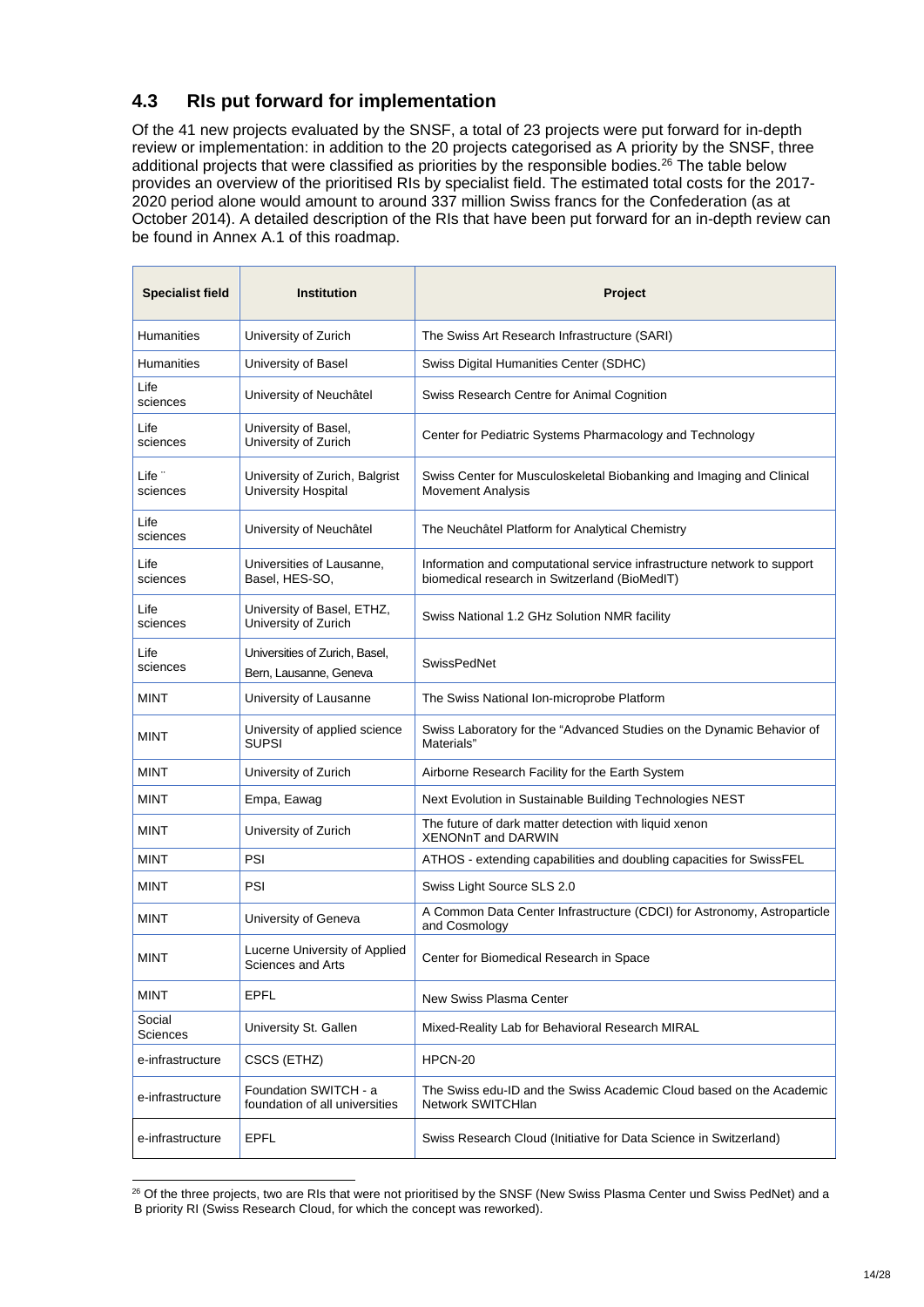## **5. Second phase of evaluation: allocation and results**

Under the terms of RIPA, it is primarily the institutions of higher education or their funding councils that are responsible for supporting and funding RIs. The Confederation's research promotion bodies (SNSF, Academies) play a subsidiary role in supporting RIs. Meanwhile, the Confederation is responsible for subsidiary funding of research infrastructures with national relevance (Art. 15 Para 3 RIPA) and for Switzerland's participations in internationally coordinated RIs governed by international treaties in accordance with Art. 28 RIPA.

The Confederation is therefore indirectly responsible for

- projects in the ETH Domain: Confederation is the sponsoring body;
- projects at universities (universities and universities of applied science): subsidiary federal support under the terms of the Higher Education Funding and Coordination Act, HEdA;
- projects under the jurisdiction of the research promotion bodies (SNSF, Academies; see Chapter 6.1).

The Confederation is therefore directly responsible for

- research infrastructures established outside of universities: subsidiary federal support in accordance with Art. 15 RIPA ;
- Switzerland's participation in internationally coordinated projects, particularly for international organisations and ESFRI projects, provided they are implemented on the basis of an international treaty (see Chapter 6.2).

## **5.1 Allocation of newly-planned RIs**

Based on the evaluation and the SNSF's allocation recommendations, the SERI designated a responsible body to conduct an in-depth review of the prioritised RIs, after consulting with the representatives of the ETH Board and Swissuniversities.<sup>27</sup> This allocation is shown below for the individual projects.

#### **Allocation to the ETH Domain**

Within the ETH Domain, the ETH Board coordinated the in-depth reviews of the following six projects:

- Swiss High-Performance Computing and Networking Initiative (HPCN/HPCN-20)
- ATHOS beamline at the Swiss X-ray Free Electron laser SwissFEL
- Swiss Light Source (SLS 2.0)
- Swiss Research Cloud (-> Initiative for Data Science in Switzerland, IDSS)<sup>28</sup>
- Centre de recherches en physique des plasmas CRPP / Swiss Plasma Center
- Next Evolution in Sustainable Building Technologies (NEST)

#### **Allocation to the cantonal universities and universities of applied science**

In terms of universities, the organisation Swissuniversities coordinated the in-depth reviews of the following ten projects:

- Swiss Digital Humanities Center, SDHC: Swissuniversities (with coordination mandate)<sup>29</sup>
- The Swiss edu-ID and the Swiss Academic Cloud based on the Academic Network SWITCHlan: Swissuniversities (with coordination mandate)
- MIRAL Mixed-Reality Lab for Behavioral Research: University of St. Gallen

<sup>1</sup> <sup>27</sup> The meeting with representatives of the ETH Board took place on 3 September and with representatives of CRUS and KFH (now Swissuniversities) on 8 September 2014.

 $28$  A working group commissioned by the ETH Board reviewed the RIs originally submitted to the SERI in the field of einfrastructures (HPCN-20, Swiss Research Cloud und The Swiss edu-ID and the Swiss Academic Cloud based on the Academic Network SWITCHlan) with regard to coordination needs and developed an overarching, joint strategy for data sciences. As a result, the Swiss Research Cloud project led by the EPFL and in collaboration with the ETH Zurich was reworked.

<sup>&</sup>lt;sup>29</sup> Swissuniversities also clarified the relationship with the project "The Swiss Art Research Infrastucture" and the SUC P2 programme "scientific information" in the process. The results of the evaluation of the pilot project "Digital infrastructures for the humanities"(see mandate ERI Dispatch 2013-2016) managed by the SAHS were also incorporated in these assessments.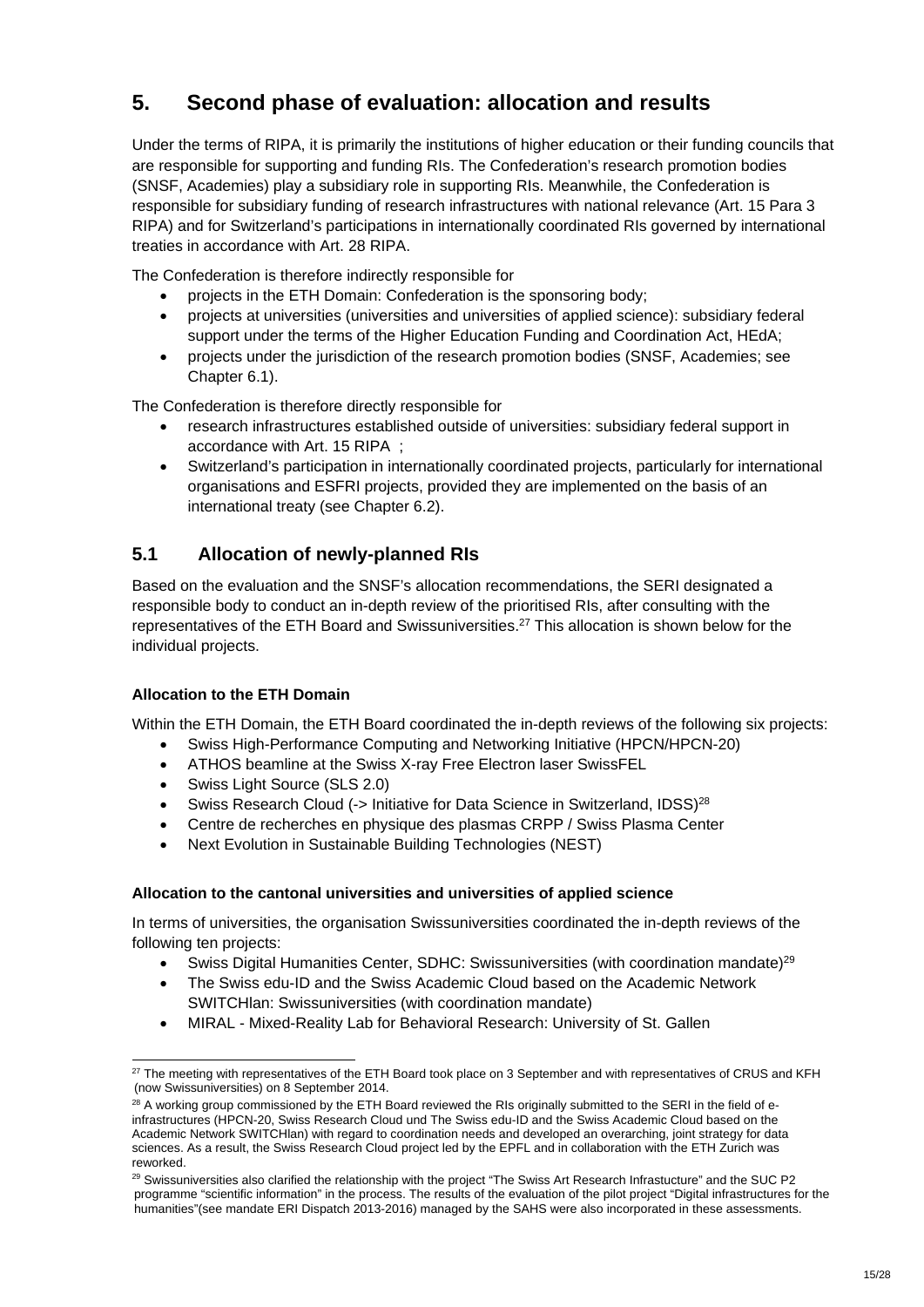- Airborne Research Facility for the Earth System, ARES: University of Zurich
- A Common Data Center Infrastructure (CDCI) for Astronomy, Astroparticle and Cosmology: University of Geneva
- SwissNIP the Swiss National Ion-microprobe Platform University of Lausanne
- Swiss Research Centre for Animal Cognition: University of Neuchâtel
- The Neuchâtel Platform for Analytical Chemistry: University of Neuchâtel
- Center for Biomedical Research in Space: Lucerne University of Applied Sciences and Arts (LU Uni)
- Swiss Laboratory for the Advanced Studies on the Dynamic Behavior of Materials: SUPSI

#### **Allocation to the Confederation / SERI**

Within the scope of federal government support, the SERI coordinated the formal review of the following six projects based on the Art. 15 criteria:

- Clinical Trial Unit EOC (Ospedale San Giovanni, Bellinzona)
- Swiss Center for Musculoskeletal Research and Development in Zurich (Balgrist Campus)
- The Swiss Art Research Infrastructure (SARI)
- Swiss Research Network of Clinical Pediatric Hubs (SwissPedNet)
- Center for Pediatric Systems Pharmacology and Technology
- Information and computational service infrastructure network to support biomedical research in Switzerland (BioMedIT)
- In addition: The future of dark matter detection with liquid xenon: XENONnT and DARWIN (Review FLARE, funding SNSF)

### **5.2 Funding and implementation plans: results**

The responsible bodies were tasked with reviewing the RIs allocated to them with regard to integration in the relevant strategic planning and the funding required to realise the project in the 2017-2020 ERI period. The evaluation was conducted in accordance with the procedures and criteria of the responsible funding/sponsoring organisation. The results of the second phase of evaluation were submitted to the SERI by the responsible bodies by mid-March 2015 in the form of implementation plans and are summarised below.

#### **ETH Domain** (as at end of May 2015)

In line with its strategic planning<sup>30</sup> the following RIs are of particular strategic importance for the ETH Board: the Swiss High Performance Computing and Networking Initiative (HPCN-20) at the CSCS at ETH Zurich, the neuroinformatics Blue Brain project at EPFL, ATHOS/SwissFEL at the PSI and the upgrade to the CMS detectors at CERN supervised by ETH Zurich. As part of the roadmap process, HPCN-20 and ATHOS/SwissFEL were submitted as new RIs (see Annex A), while Blue Brain and CMS detectors were incorporated in the inventory as existing RIs (see Annex B).

The ETH Board worked with the sponsoring institutions to check the strategic conformity of the new RIs allocated to the ETH Domain for review and took note of the estimated funding requirement of the institutions in the ETH Domain. The ETH Board supports the inclusion of the following RIs in the roadmap:

<sup>-</sup><sup>30</sup> Strategic planning 2017-2020 of the ETH Board for the ETH Domain, 2014.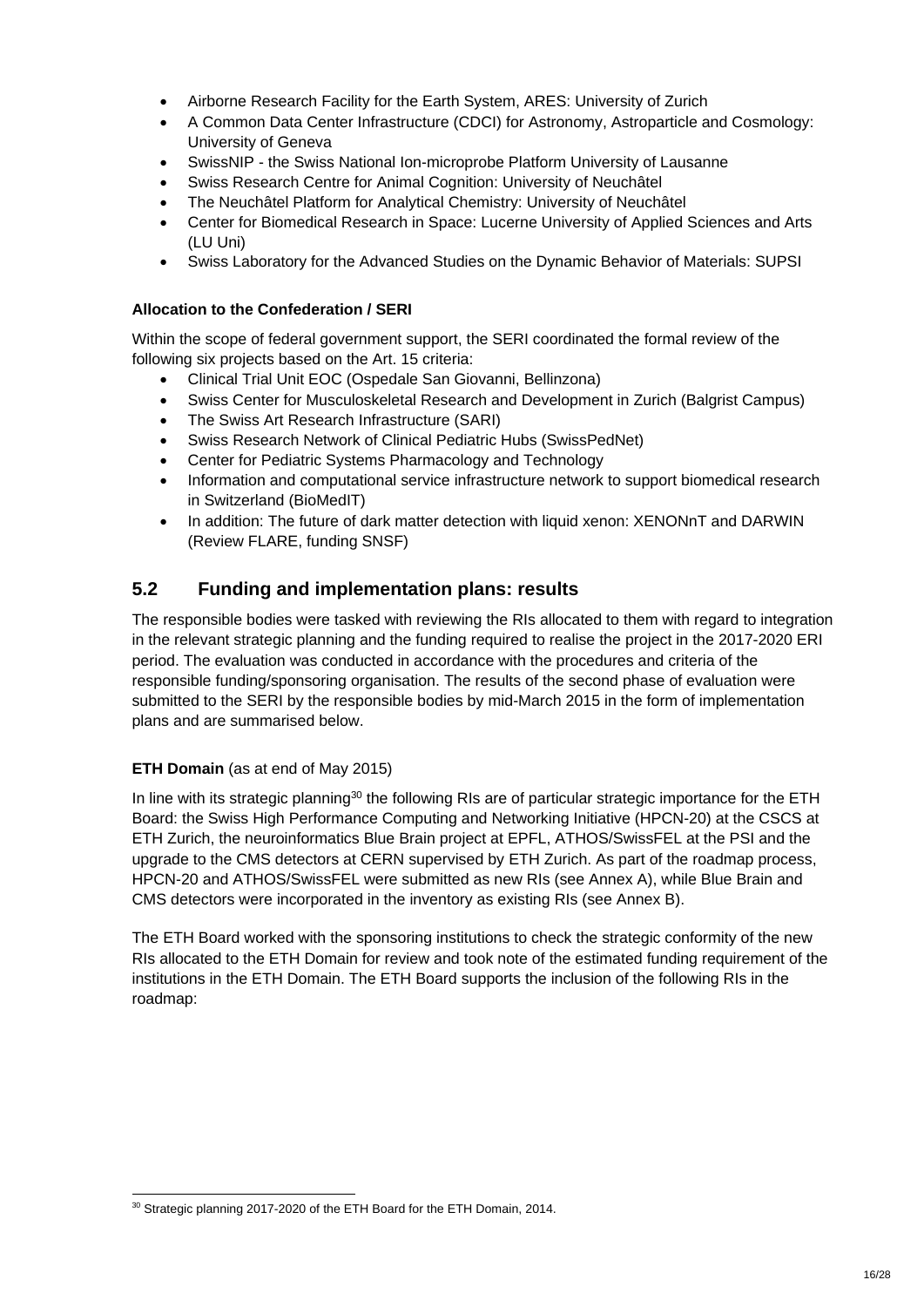| No. <sup>31</sup> | <b>Research infrastructure</b>                                                  | <b>Estimated funding</b><br>requirement<br>2017-2020<br>(in CHF millions) | <b>Funding requirement</b><br>from ETH Domain<br>payment framework<br>2017-2020<br>(in CHF millions) | <b>Sponsoring</b><br>institution with<br>primary<br>responsibility |
|-------------------|---------------------------------------------------------------------------------|---------------------------------------------------------------------------|------------------------------------------------------------------------------------------------------|--------------------------------------------------------------------|
| 1                 | Swiss High-Performance<br>Computing and Networking<br>Initiative (HPCN/HPCN-20) | 210                                                                       | 184                                                                                                  | ETH Board<br>(ETHZ)                                                |
| $\mathfrak{p}$    | ATHOS beamline at the Swiss<br>X-ray Free Electron laser<br>SwissFEL            | 46                                                                        | 40                                                                                                   | ETH Board (PSI)                                                    |
| 3                 | Swiss Light Source (SLS 2.0) <sup>32</sup>                                      | $\overline{2}$                                                            | 2                                                                                                    | ETH Board (PSI)                                                    |
| 4                 | Initiative for Data Science in<br>Switzerland (IDSS)                            | 77                                                                        | 64                                                                                                   | <b>ETH Board</b><br>(EPFL/ETHZ)                                    |
| 5                 | Centre de recherches en<br>physique des plasmas (CRPP) /<br>Swiss Plasma Center | 135                                                                       | 85                                                                                                   | ETH Board<br>(EPFL)                                                |
| 6                 | Next Evolution in Sustainable<br><b>Building Technologies (NEST)</b>            | 13                                                                        | $2^{33}$                                                                                             | ETH Board<br>(Empa/Eawag)                                          |

Full implementation of the six new RIs will result in an estimated total funding requirement of 483 million Swiss francs for the 2017-2020 period. CHF 377 million (of which CHF 173 million from the ETH Board) will have to be covered from the ETH Domain payment framework. If the ETH Domain cannot guarantee funding from the ETH Domain payment framework that has yet to be decided by parliament, the ETH Board will take a decision in due time regarding their implementation and financing arrangements within its financial capacity.

Besides investments in new RIs, significant funding will be provided from the ETH Domain payment framework for the operation and further development/upgrade of existing RIs in the 2017-2020 period. In its strategic planning for 2017-2020, the ETH Board is therefore envisaging funding for the development of the neuroinformatics Blue Brain project at EPFL of CHF 88 million in total and for the upgrade of the CMS detectors at CERN supervised by ETH Zurich of CHF 15 million (see Annex B). The total expenditure for the further development/upgrade of these two existing RIs from the ETH Domain payment framework amounts to CHF 115 million for the 2017-2020 period.

#### Conclusion:

.

1

- $\Rightarrow$  The new RIs listed above and the two existing ones mentioned would result in costs of CHF 492 million for the Confederation (as sponsor of the ETH Domain) for the 2017-2020 ERI period.
- $\Rightarrow$  The amount of funding available will be stipulated/requested via the ETH financial framework in the 2017-2020 ERI Dispatch.
- $\Rightarrow$  The decision as to whether and to what extent these RIs will be implemented in the 2017-2020 period will be made by the ETH Board or the institutions of the ETH Domain.

 $31$  For detailed information, see Annex A, where the projects are listed in line with this numbering.

<sup>&</sup>lt;sup>32</sup> For SLS 2.0, the design phase is set to take place in the 2017-2020 period with estimated costs of CHF 2 million, the costs of the subsequent implementation phase in the 2021-2024 period are estimated at CHF 83 million.

<sup>&</sup>lt;sup>33</sup> Plus as yet undefined contributions from the funding aimed at developing measures to strengthen energy research in the ETH Domain in line with the "Coordinated energy research Switzerland" action plan.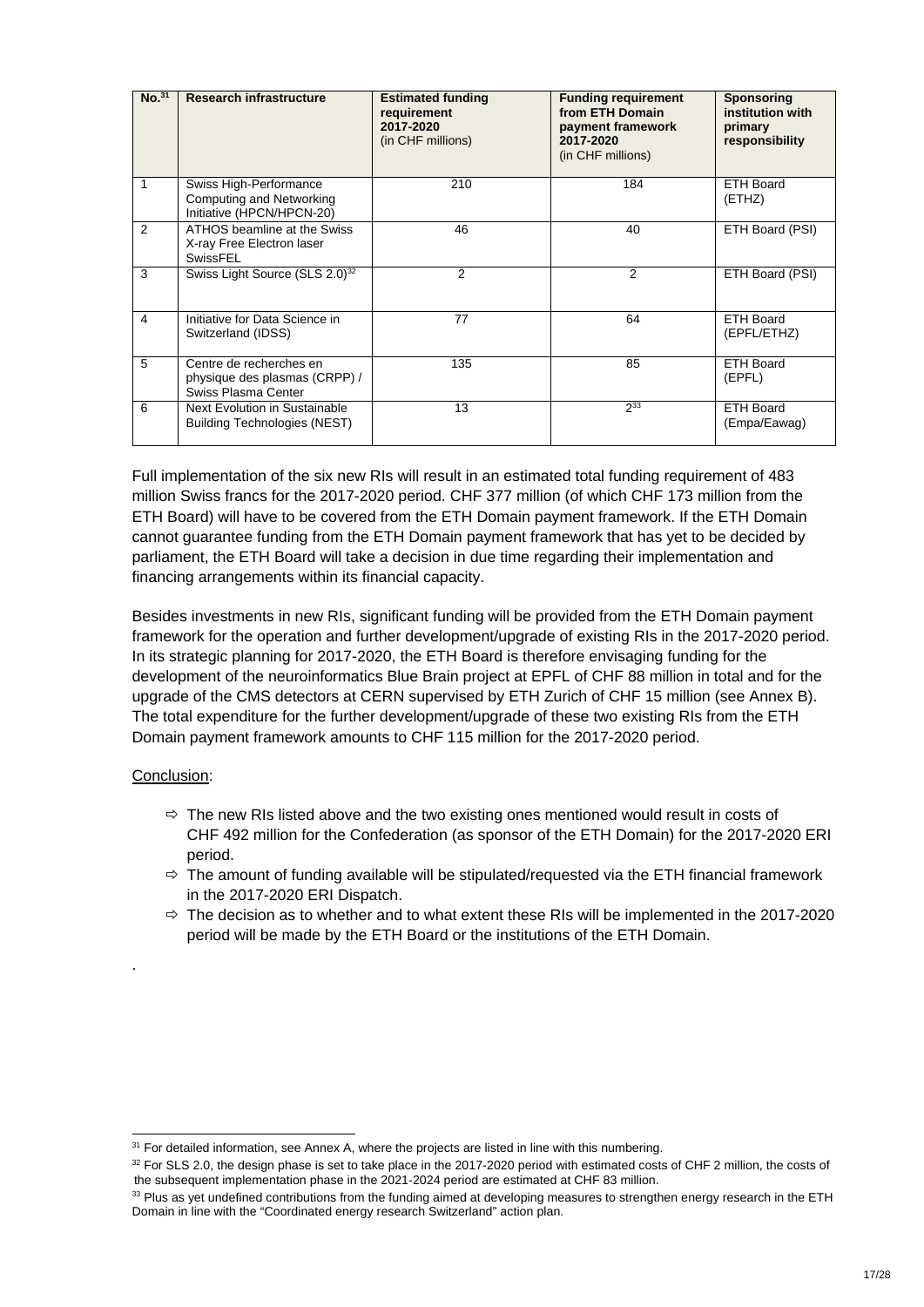#### **Cantonal universities and universities of applied sciences** (as at end of May 2015)

As part of its strategic planning, the Swissuniversities rectors' conference (formerly CRUS and CUAS) put forward the following 13 projects for implementation:

| No.             | <b>Research infrastructure</b>                                                                      | <b>Estimated</b><br>fundina<br>requirement<br>2017-2020 | <b>Planned funding</b><br>requirement from PC<br>promotional credit under<br>Art. 59 HEdA | Sponsoring institution with<br>primary responsibility                                    |
|-----------------|-----------------------------------------------------------------------------------------------------|---------------------------------------------------------|-------------------------------------------------------------------------------------------|------------------------------------------------------------------------------------------|
|                 |                                                                                                     | (in CHF millions)                                       | (in CHF millions)                                                                         |                                                                                          |
| $\overline{7}$  | The Swiss edu-ID and the Swiss<br>Academic Cloud based on the<br><b>Academic Network SWITCHIan</b>  | 89                                                      | 24.5                                                                                      | Swissuniversities                                                                        |
| 8               | <b>Swiss Digital Humanities Center</b>                                                              | 8.58                                                    | 2.626                                                                                     | <b>Swissuniversitites</b>                                                                |
|                 |                                                                                                     |                                                         | (+4 applied for under Art. 11<br>RIPA)                                                    | University of Basel                                                                      |
| 9               | The Swiss Art Research<br><b>Infrastructure</b>                                                     | 4.5                                                     | 1.513                                                                                     | University of Zurich                                                                     |
| 10              | <b>Center for Pediatric Systems</b><br><b>Pharmacology and Technology</b>                           | 3.2                                                     | 1.067                                                                                     | University of Basel                                                                      |
| 11              | The Swiss National Ion-<br>microprobe Platform (SwissNIP)                                           | 6.3                                                     | 1.5                                                                                       | University of Lausanne                                                                   |
| 12 <sup>2</sup> | Swiss Laboratory for the<br><b>Advanced Studies on the</b><br><b>Dynamic Behaviour of Materials</b> | 6.774                                                   | 1.36                                                                                      | <b>SUPSI</b><br>(University of Applied<br>Sciences and Arts off<br>Southern Switzerland) |
| 13              | <b>Swiss Research Centre for</b><br><b>Animal Cognition</b>                                         | 2.47                                                    | 0.823                                                                                     | University of Neuchâtel                                                                  |
| 14              | <b>Airborne Research Facility for</b><br>the Earth System (ARES)                                    | 22.7                                                    | 7.6                                                                                       | University of Zurich                                                                     |
| 15              | <b>Mixed-Reality Lab for</b><br><b>Behavioral Research MIRAL</b>                                    | 2.564                                                   | 0.855                                                                                     | University of St. Gallen                                                                 |
| 16              | The Neuchâtel Platform for<br><b>Analytical Chemistry (NPAC)</b>                                    | 3.153                                                   | 1.05                                                                                      | University of Neuchâtel                                                                  |
| 17              | <b>Proposal for a Swiss National</b><br>1.2 GHz Solution NMR facility                               | 21.34                                                   | 7.126                                                                                     | University of Basel                                                                      |
| 18              | A common Data Center<br>Infrastructure (CDCI) for<br>Astronomy, Astroparticle and<br>Cosmology      | 5.4                                                     | 1.867                                                                                     | University of Geneva                                                                     |
| 19              | <b>Center for Biomedical Research</b><br>in Space                                                   | 0.6                                                     | 0.2                                                                                       | Lucerne University of Applied<br>Sciences and Arts<br>(LU Uni)                           |

The overall funding requirement for implementing these RIs in full is estimated at around CHF 180 million. Of this, a total of around CHF 52 million of funding has been applied for from Swissuniversities as part of the ERI loans for project contributions (PC) under the HEdA.<sup>34</sup> According to the decision of Swissuniversities, the projects listed can be funded with a maximum of one third PC, while the rest must be guaranteed by the sponsoring institutions. All these projects must go through the normal PC contributions process. How many of the projects will be implemented depends on the decision of the

-

<sup>34</sup> According to the application from Swissuniversitites, the SUC approved the submitted projects (including the research infrastructures summarised as a project with CHF 27,586,682) in its decision of 28.5.2015 in accordance with Art. 59 HEdA. Swissuniversities must submit the definitive project proposals by the end of February 2016. The funding decision is due in September 2016. The application from Swissuniversities to the Swiss University Council of 7.4.2015 comprises the amount for RI projects No. 8-19 with CHF 27.5 million. In addition, CHF 24.5 million was applied for by SWITCH as part of the follow-up project to P-2 for No. 7, which equates to a total of CHF 52 million PC funding for RI projects.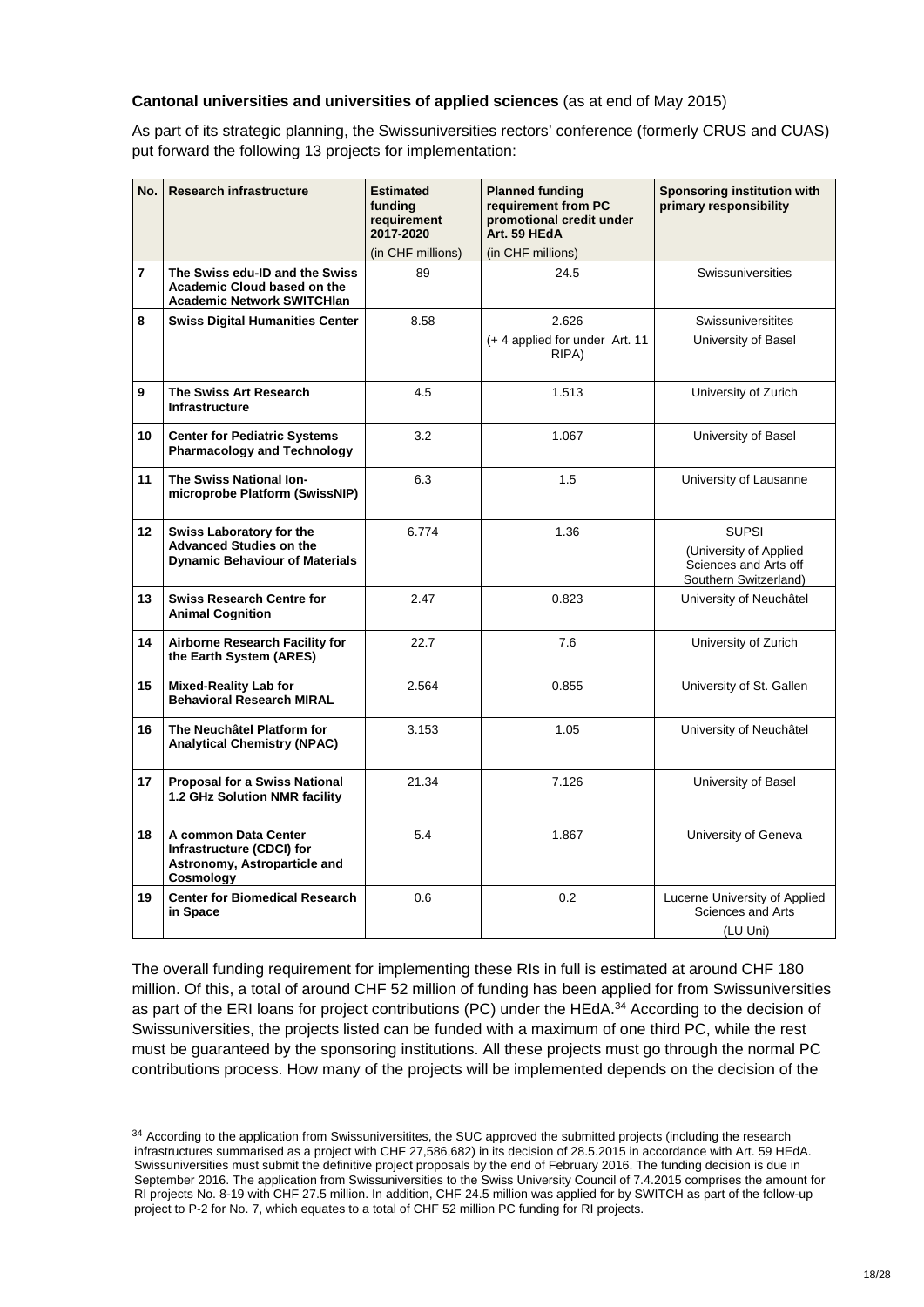Swiss University Conference (SUC) on the one hand; and on the funding decisions in favour of PC credits as part of the ERI Dispatch 2017-2020 on the other.

#### Conclusion:

- $\Rightarrow$  Full implementation of these new RIs would result in costs totalling CHF 52 million for the Confederation via funding for project contributions in accordance with HEdA for the 2017-2020 ERI period. These costs cover a maximum of one third of the total costs (primarily the investment costs in the start-up phase) for new RIs; the ongoing (operating) costs for the subsequent ERI periods must be borne by the sponsoring institutions/universities in accordance with PC regulations.
- $\Rightarrow$  The amount of funding available will be stipulated/requested via the PC promotional credit in the 2017-2020 ERI Dispatch.
- $\Rightarrow$  The decision as to whether and to what extent these new RIs will be implemented will be made by the Swiss University Conference (PC funding) or the universities.

#### **Confederation** (as at end of March 2015)

The Confederation may, under Art. 15 RIPA, provide subsidiary funding to research facilities of national relevance if they make a significant contribution to creating scientific added value in specific specialist fields and meaningfully complement the research activities at the universities and in the ETH Domain. Federal support also requires universities, cantons, other public administrations and private institutions to make significant contributions (at least 50 per cent) to basic funding.

The SERI started by reviewing the projects allocated to the Confederation for the second phase of the evaluation with regard to the need for specific federal support and compliance with the formal criteria of Art. 15 and reached the following conclusion:

- The project "The Swiss Art Research Infrastructure (SARI)" and the "Center for Pediatric Systems Pharmacology and Technology (CPSPT)" do not meet the formal requirements for funding under Art. 15 RIPA. They should be funded by the competent sponsoring organisations, the University of Zurich for SARI and the University of Basel for CPSPT.
- For the project "The future of dark matter detection with liquid xenon: XENONnT and DARWIN", the SERI clarified the partial financing of the RI through the FLARE SNSF funding instrument.<sup>35</sup> The remaining funds must be guaranteed by the participating universities themselves or via third party funds.
- The project "Clinical Trial Unit EOC" cannot be funded as a CTU by the Confederation/SERI, but must instead be reviewed as part of the planned research infrastructure, the SCTO network36, in accordance with Art. 15.

<sup>1</sup> <sup>35</sup> For more information on Flare, see Chapter. 6.1.1. SNSF.

<sup>&</sup>lt;sup>36</sup> The Swiss Clinical Trial Organisation (SCTO) was set up in 2009 as a national cooperation platform for clinical research (Clinical Trial Units, CTU) . The SCTO is currently part of the SNSF portfolio, but is intended to be consolidated in the upcoming ERI Dispatch in line with the test mandate in the 2013-2016 ERI Dispatch and funded directly by the Confederation under Art. 15 RIPA.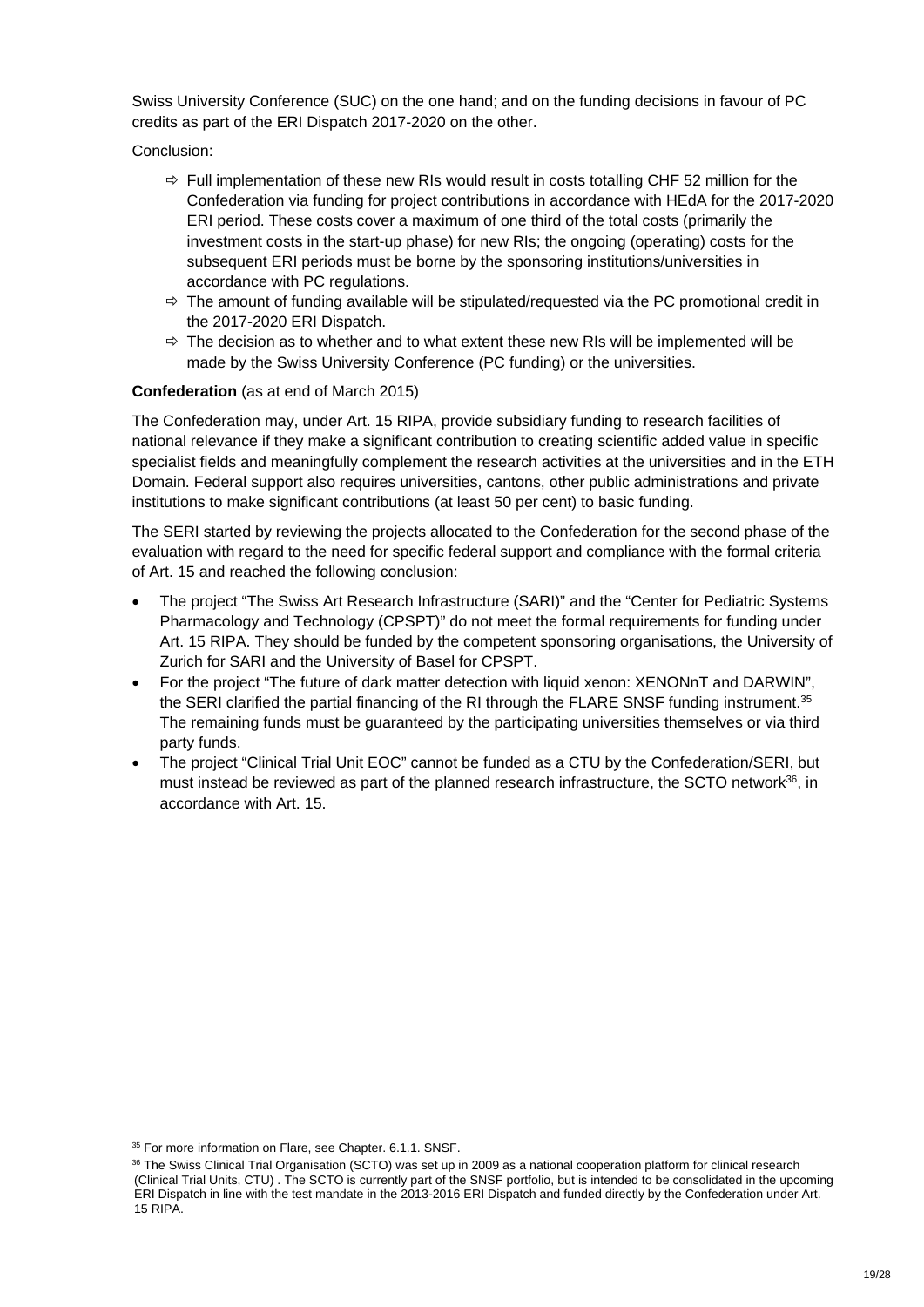The following RIs need to be further reviewed by the SERI in the context of funding in accordance with Art. 15 RIPA:

| No. | <b>Research infrastructure</b>                                                                                                        | <b>Estimated funding</b><br>requirement<br>2017-2020<br>(in CHF millions) | <b>Planned funding</b><br>requirement from<br>promotional credit<br>Art. 15 RIPA<br>(in CHF millions) | <b>Sponsoring</b><br>institution with<br>primary responsibility                  |
|-----|---------------------------------------------------------------------------------------------------------------------------------------|---------------------------------------------------------------------------|-------------------------------------------------------------------------------------------------------|----------------------------------------------------------------------------------|
| 21  | <b>Swiss Center for Musculoskeletal</b><br>Biobanking and Imaging and<br><b>Clinical Movement Analysis</b>                            | 104.8                                                                     | 23.1                                                                                                  | <b>SERI</b><br>(University of Zurich,<br><b>Balgrist University</b><br>Hospital) |
| 22  | <b>Swiss Network of Clinical Pediatric</b><br><b>Hubs (SwissPedNet)</b>                                                               | 14.49                                                                     | 7.4                                                                                                   | <b>SERI</b><br>(SCTO/Swisspednet)                                                |
| 23  | Information and computational<br>service infrastructure network to<br>support biomedical research in<br><b>Switzerland (BioMedIT)</b> | 37.4                                                                      | 18.5                                                                                                  | SERI (SIB)                                                                       |

The three new RIs must go through the usual application procedure $37$  for federal contributions under Art. 15 RIPA. For new applications, there is an in-depth scientific review by the SSIC and other bodies may also be involved (SNSF, Rectors' Conference). Based on these reviews and the relevant recommendations, the Department then decides in accordance with the legal provisions about the amount, duration and any requirements of federal support or in the case of a negative decision, to reject the application.

The SwissPedNet project, together with the planned SCTO research infrastructure, is therefore to be reviewed as one application, as is the new BioMedIT project with the SIB research infrastructure (as planned sponsoring institution of BioMedIT) that is already funded under Art. 15. The Swiss Center for Musculoskeletal Biobanking project is a new, independent research infrastructure, which has already been built using private funds.

#### Conclusion:

-

- $\Rightarrow$  Full implementation of these new RIs would result in costs of CHF 49 million for the Confederation for the 2017-2020 ERI period through contributions under Article 15 RIPA. These costs cover a maximum of 50 per cent of the total costs of the new RIs. The amount of funding available for federal contributions to research facilities of national relevance under Article 15 RIPA is set out or requested in the ERI Dispatch 2017-2020.
- $\Rightarrow$  The decision whether and to what extent these new RIs will be implemented depends on the payment framework for Article 15 facilities set out or approved in the ERI Dispatch 2017-2020, the result of the in-depth scientific review by the SSIC and on the financial participation of the universities involved.

<sup>&</sup>lt;sup>37</sup> Art. 12 of the EAER Ordinance on Research and Innovation Promotion (SR. 420.111).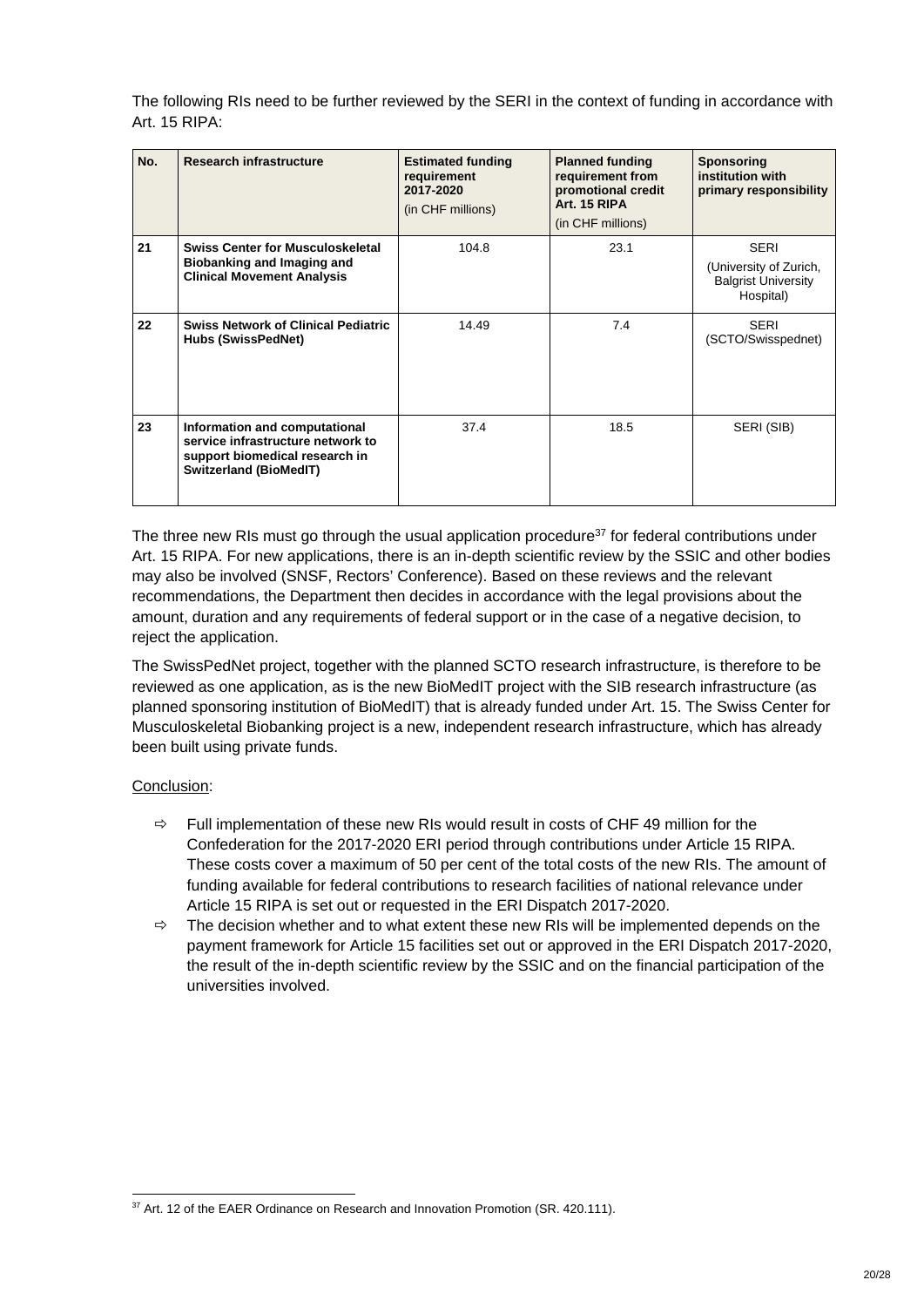## **6. Additional infrastructure-related measures**

## **6.1 Funding of RIs by the Confederation's funding bodies**

Besides the primary responsibility of universities and/or their funding councils for financing RIs, the funding bodies of the Confederation, in particular the SNSF and the Academies, have a subsidiary funding mandate in this area under the terms of RIPA. They have already submitted their plans for 2017-2020 within the framework of their multi-year planning (MYP).

### **6.1.1 SNSF**

Support of RIs by the SNSF usually takes place on the basis of specific, earmarked funding for a limited period of time. The role of the SNSF in funding research infrastructures is directly linked to its main task of competitive research funding. In this respect, the SNSF sees its RI funding only as startup financing that usually lasts a maximum of ten years, provided the follow-on funding is secured and that the infrastructure is aligned with the national and international portfolio. In the current 2013-2016 ERI period, the SNSF will probably not launch specific calls for RIs. For the 2017-2020 ERI period, the intention is to only launch calls for proposals in a very limited context and with a focus on heavily research-driven infrastructures.

In connection with the funding of research infrastructures, the SNSF is planning to continue funding longitudinal studies, biobanks<sup>38</sup>, scientific editions and R'Equip in the 2017-2020 period. In addition, there is the federal mandate for FLARE. The planned expenditure for research infrastructures including FLARE according to the MYP amounts to around CHF 50 million per year.

| <b>Infrastructure</b>                | <b>Budget 2017-2020</b><br>in CHF millions<br>(according to MYP) |
|--------------------------------------|------------------------------------------------------------------|
| Research infrastructures and R'Equip | 131.6                                                            |
| Editions (new projects)              | 8                                                                |
| Longitudinal studies                 | 40                                                               |
| <b>Biobanks</b>                      | 9.6                                                              |
| FLARE (additional task)              | 38.4                                                             |
| total                                | 227.6                                                            |

In the case of what are known as longitudinal studies, the SNSF funds multi-centric, population-based and disease-oriented studies<sup>39</sup> with a longitudinal design. In the 2017-2020 ERI period, coordination of these studies is set to be enhanced with further ongoing medical projects (in the field of personalised medicine) and in particular with the bio-database funded by the SNSF<sup>40</sup>. Through the R'Equip funding scheme, the SNSF receives applications for funding to set up and develop large-scale research equipment every year. Within the framework of FLARE, the SNSF supports the use of international research infrastructures in the fields of particle physics, astrophysics and astro particle physics on behalf of the Confederation, in particular involvement in experiments at CERN in Geneva and the European Southern Observatory in Chile. The SNSF is keen to improve the overall coherence and quality of research decisions in these specialist fields, which are characterised by high infrastructure costs, international collaboration and long-term commitments.

1

<sup>&</sup>lt;sup>38</sup> For 2015 the SNSF is planning a call for biobanking linking-up funds.

<sup>39</sup> The SNSF is supporting a total of 10 such longitudinal studies, based on the evaluation conducted in 2013, for the time being limited to a two-year period (budget CHF 27 million).

<sup>&</sup>lt;sup>40</sup> The SNSF is supporting the setting-up of a Swiss bio-database in order to coordinate, harmonise and standardise biobanks in Switzerland that are relevant to research and also to supplement the European research infrastructure BBMRI at national level. The official launch of the bio-database is planned for 2015.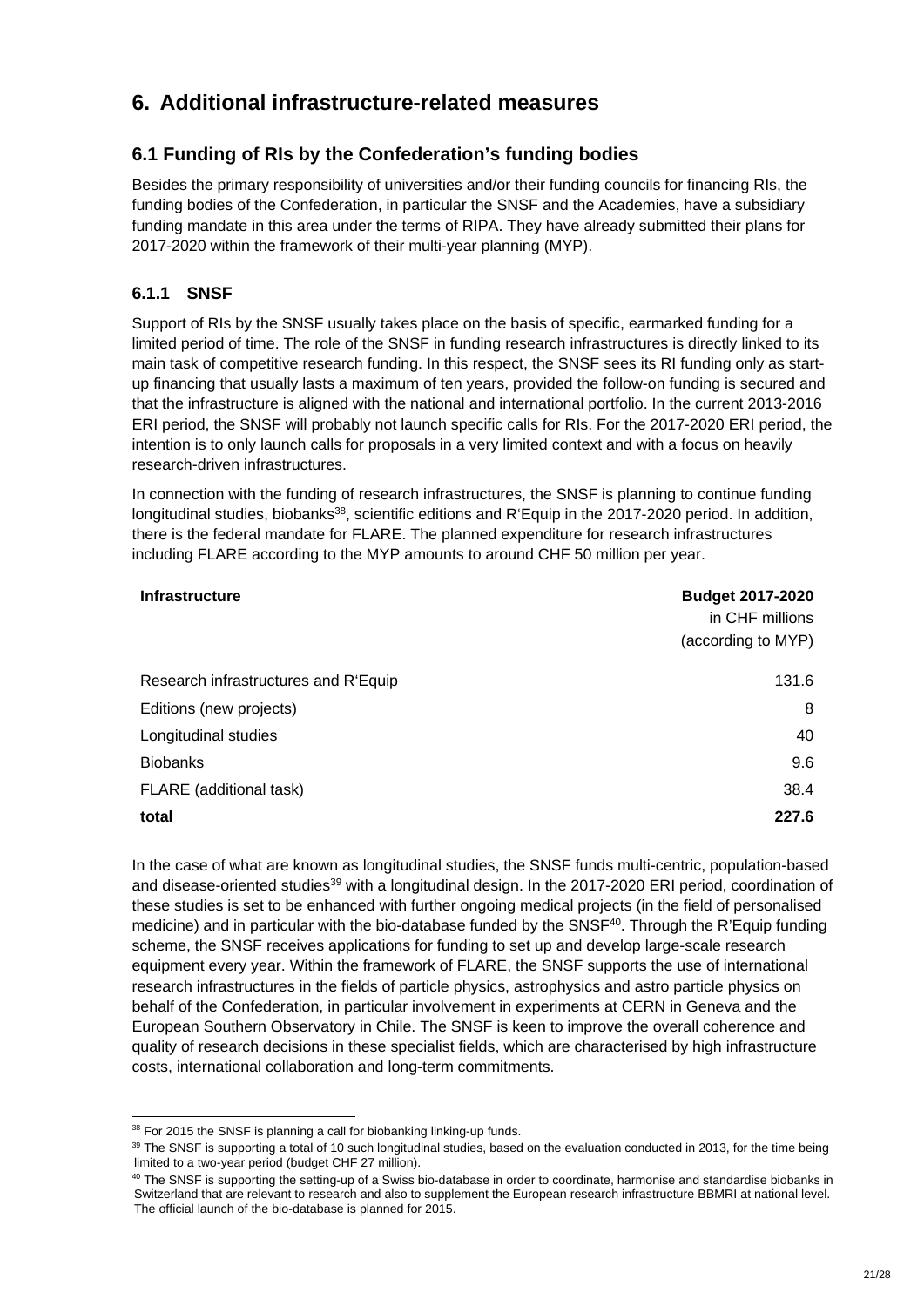#### *Excursus: humanities editions and scientific secretariats*

On behalf of the SERI, the SNSF and the Academies (SAHS) have agreed on a funding concept that meets the requirements of the RIPA, the competences and tasks of the funding bodies involved and the long-term consolidation of the relevant funding measures in the field of humanities editions and scientific secretariats. With regard to editions, there will in future be a criteria matrix developed jointly by the SNSF and the SAHS to assess national significance with the aim of defining responsibilities early on in terms of evaluation, funding and support of humanities editions with a term of more or less than 10 years<sup>41</sup>. Corresponding regulations are also due to be developed and implemented by the SNSF and the Swiss Academy of Sciences (SCNAT) for scientific secretariats<sup>42</sup>.

#### Conclusion:

 $\Rightarrow$  The implementation and/or support of RIs that fall under the jurisdiction of the SNSF is carried out within the scope of the total funds provided to the SNSF in the ERI Dispatch 2017-2020 (payment frameworks).

#### **6.1.2 Academies**

Within the framework of the MYP 2017-2020, the **SAHS** is planning to fund the following RIs<sup>43</sup>:

#### **Infrastructure Budget 2017-2020**

1

|                                        | PUUYVI LUTTEVLU                       |
|----------------------------------------|---------------------------------------|
|                                        | in CHF millions<br>(according to MYP) |
| <b>Swiss National Dictionaries</b>     | 21.83                                 |
| Diplomatic documents of Switzerland    | 3.25                                  |
| Annual Yearbook of Swiss Politics      | 2.4                                   |
| Swiss Inventory of Coin Finds          | 2.1                                   |
| Infoclio.ch                            | 1.88                                  |
| <b>Collection of Swiss Law Sources</b> | 2.23                                  |
| <b>Swiss Historical Dictionary</b>     | 8.24                                  |
| Data and service centre <sup>44</sup>  | 4.12                                  |
| total                                  | 46.05                                 |

<sup>&</sup>lt;sup>41</sup> Edition projects lasting less than ten years that are of a project nature fall under the jurisdiction of the SNSF (funded by the SNSF); editions lasting more than ten years should, provided they are of national relevance, be transferred from the SNSF to the SAHS (at the earliest ten years after the launch of the edition).

<sup>&</sup>lt;sup>42</sup> With regard to scientific secretariats (coordination platforms), a fundamental transfer of tasks to the Academies is planned. From 2017, the SNSF will no longer be responsible for funding in this area.

 $43$  These RIs – with the exception of the Collection of Swiss Law Sources and the Data and service centre – are listed in Annex B.

<sup>44</sup> Content-wise this corresponds to the project re-submitted by the University of Basel as part of this roadmap "Data and Service Centre for the Humanities", see Annex A.1, no. 8. The evaluation of the pilot project submitted by the SAHS envisages a shared funding model (SAHS via Art. 11 RIPA, personal contribution from universities/PC under HEdA; total costs estimated at around CHF 8 million).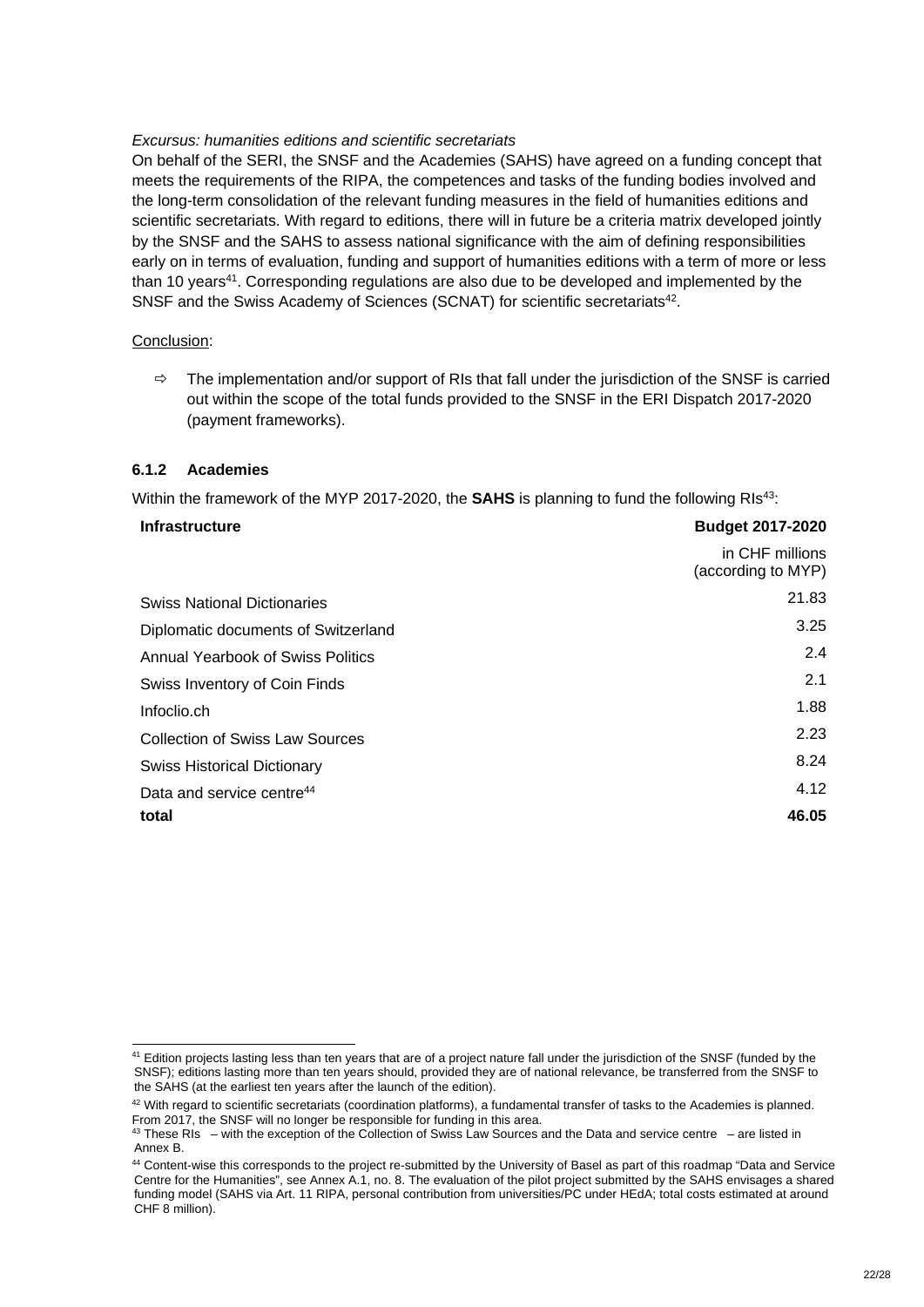Within the framework of the MYP 2017-2020, the **SCNAT** is planning to fund the following RIs<sup>45</sup>:

| <b>Infrastructure</b>                                                                                                                   | <b>Budget 2017-2020</b><br>in CHF millions<br>(according to MYP) |
|-----------------------------------------------------------------------------------------------------------------------------------------|------------------------------------------------------------------|
| High Altitude Research Station Jungfraujoch                                                                                             | 0.06                                                             |
| Swiss Optical Ground Station and Geodynamics Observatory<br>Zimmerwald; Swiss GNSS reference network; Swiss National gravity<br>network | $0.08^{46}$                                                      |
| Geological Mapping: geophysical and geotechnical series                                                                                 | 0.11                                                             |
| <b>GLAMOS Glacier monitoring Switzerland; PERMOS Permafrost-</b><br>monitoring Switzerland                                              | 0.32                                                             |
| National park research data series                                                                                                      | 0.6                                                              |
| total                                                                                                                                   | 1.37                                                             |

#### Conclusion:

1

 $\Rightarrow$  The implementation/support of RIs under the jurisdiction of the Academies is carried out within the scope of the total funds provided to the Academies under the ERI Dispatch 2017-2020 (payment framework).

 $45$  These RIs – with the exception of the geological mapping and high altitude research station Jungfraujoch – are listed in the inventory (Annex B).

<sup>&</sup>lt;sup>46</sup> In coordination with the financial information in the inventory, see Annex B.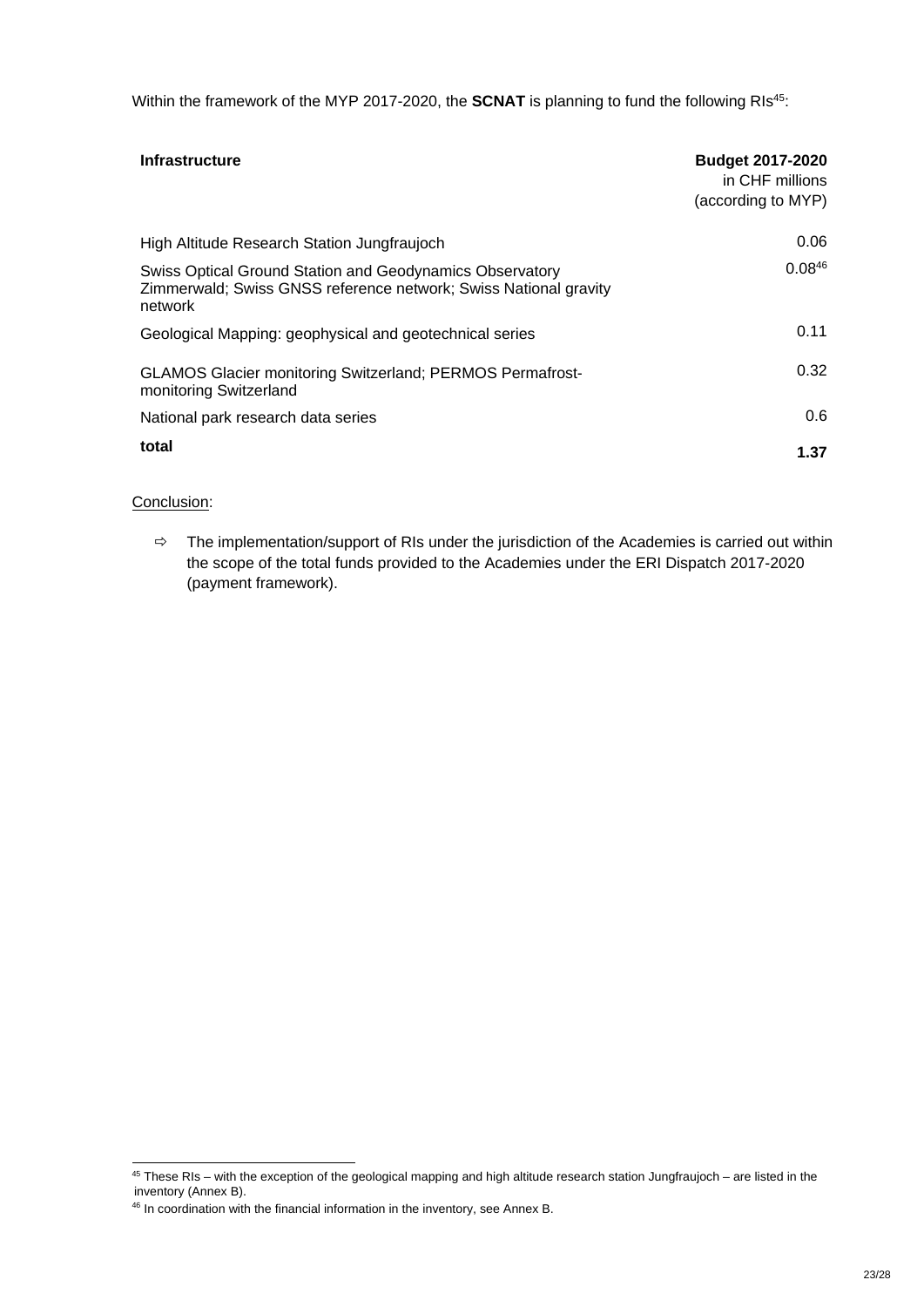## **6.2 International research infrastructures**

### **6.2.1 Projects already featured in the existing ESFRI Roadmap**

Of the projects already featured in the ESFRI Roadmap, most were transferred to an ERIC legal framework (see Chapter 2.2). This has been done for the DARIAH humanities network and is planned for the medical Euro-BioImaging network.

- **DARIAH-ERIC** (Digital Research Infrastructure for the Arts and Humanities)<sup>47</sup>, has featured on the ESFRI Roadmap since 2006
- **Euro-BioImaging** has featured on the ESFRI Roadmap since 2008.

Potential Swiss involvement under the aegis of the interested research organisations as part of the ERI Dispatch 2017-2020 will need to be reviewed.

The research community is interested in Switzerland being a member of the following existing ESFRI projects48, which are expected to be organised in the form of international treaties (see Annex A.2).

- **ELI** (Extreme Light Infrastructure): on the ESFRI Roadmap since 2006
- **CTA** (Cherenkov Telescope Array): on the ESFRI Roadmap since 2008
- **SKA** (Square Kilometre Array): on the ESFRI Roadmap since 2006
- **Neutrino Physics Programme at Fermilab (Chicago, USA)**

Potential Swiss involvement in these RIs under the jurisdiction of the Confederation will need to be reviewed as part of the 2017-2020 ERI period.

#### Conclusion:

1

 $\Rightarrow$  The decision as to whether and to what extent Switzerland can participate in these new RIs will be based on the results of the SERI evaluation in the 2017-2020 ERI period and the relevant definition of the Confederation's strategic priorities regarding the involvement of Switzerland in the RI projects of international research organisations. In this connection, the long-term funding commitment in particular also needs to be considered.

 $47$  DARIAH is the most important network in this field and currently involves 15 European countries. Full membership in DARIAH-ERIC is a major need of the Swiss research community. In Switzerland, the universities of Lausanne, Basel, Bern, Geneva and Zurich are included as cooperating partners. The current situation does not offer any coordinated, nationally established link to DARIAH-ERIC, however. Full membership would allow Switzerland to represent its interests in a targeted way to DARIAH-ERIC and help shape the activities in its spheres of activity and supervise them. This would grant Swiss researchers access to resources and highly specific expertise. The planned research infrastructure "Data and service centre for the humanities" could serve as a national point of contact. Besides in-kind payments, full membership would require annual contributions of CHF 45,000 to be paid.

<sup>&</sup>lt;sup>48</sup> The CTA, SKA and Neutrino Physics projects were submitted as part of the roadmap process and evaluated by the SNSF (B prioritisation).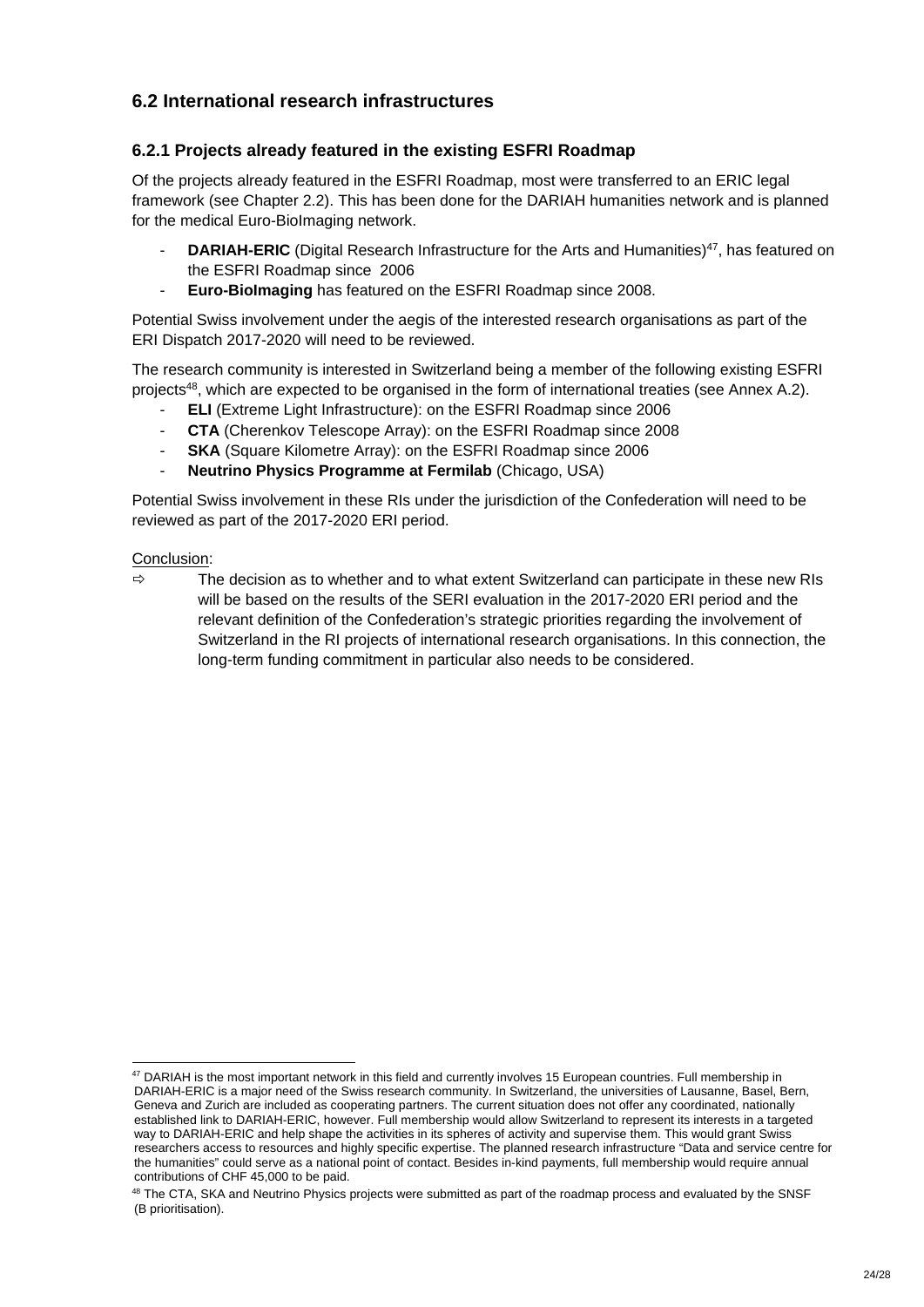### **6.2.2 Update ESFRI Roadmap 2016**

#### **Description of ESFRI Roadmap process (criteria, call, results)**

The ESFRI forum<sup>49</sup> launched a call for the submission of proposals for new research infrastructures<sup>50</sup> or for the major upgrade of existing infrastructures<sup>51</sup> in order to update the ESFRI Roadmap on 25 September 2014. ESFRI delegations and members of the EIRO forum<sup>52</sup> were allowed to submit proposals until 31 March 201553. The ESFRI Board formally reviewed the proposals, in particular to check whether they were supported by at least three different EU member states or associated countries<sup>54</sup> At least one of these countries must express a formal financial commitment to the submitted project, while the other countries should provide a written declaration of intent to demonstrate their political commitment. If a proposal is submitted by a member organisation of the EIRO forum, a Council resolution expressing financial commitment must be submitted.

The proposals are currently being reviewed with regard to scientific quality by the Strategy Working Group (SWG). The new research infrastructures and major upgrade plans must be perfected from an organisational and financial perspective. The proposals are therefore being reviewed with regard to this aspect in parallel by the ESFRI "implementation" working group.

The updated roadmap is due to be published at the beginning of 2016 and should contain the following:

- ‐ a landscape, gap and scenario analysis;
- a list of around 25 active projects and justifications for their selection;
- ‐ a list of ESFRI landmarks.

It should be noted that projects featured on the ESFRI Roadmap that are still not implemented after ten years are automatically deleted from the list of active projects. To reactivate projects after ten years, they must be formally re-submitted as new proposals, either with a different concept or correcting any shortcomings. If applicable, they may be entered in the list of ESFRI landmarks.

ESFRI will review the active projects with regard to their implementation status every two to three years. In preparation for the 2018 ESFRI Roadmap (update), the ESFRI working group will evaluate the implementation of all projects in the 2016 ESFRI Roadmap in 2017. In summary and as a result of the 10-year rule, it is certain that at least ten projects will disappear from the roadmap in 2017 and around six additional projects in 2019.

ESFRI received a total of 22 proposals as part of the 2016 Roadmap Update, of which 20 have been classified as "eligible" by the authoritative strategy working group (as at 17 April 2015) and transferred to the next stage of the evaluation process:

- ‐ 2 projects in the field of energy,
- ‐ 3 projects in the field of the environment,
- ‐ 6 projects in the field of health and food,
- ‐ 6 projects in the field of physics and technology,
- ‐ 3 projects in the field of social and cultural innovation.

1

http://ec.europa.eu/research/participants/data/ref/h2020/grants\_manual/hi/3cpart/h2020-hi-list-ac\_en.pdf. Switzerland is deemed an associated country as it has participated in all activities of the so-called first pillar of Horizon 2020 since 15 September 2014.

<sup>49</sup> http://ec.europa.eu/research/infrastructures/index\_en.cfm?pg=esfri

<sup>50</sup> According to the Horizon 2020 definitions, research infrastructures (including e-infrastructures) are facilities, resources and services that are used by research communities to conduct research and innovation in their fields. (H2020 Framework Programme Regulation No. 1291/2013 - Article 2(6)). These infrastructures comprise: major scientific equipment or sets of instruments; knowledge-based resources, such as collections, archives or scientific data; e-infrastructures such as data and computing systems and communication networks; any other infrastructure of a unique nature essential to achieve excellence in research and innovation.

<sup>51</sup> Major upgrades are intended to achieve a transformative change in scientific output or a complete change of technical approach. They are specifically not routine maintenance or gradual improvements.

<sup>52</sup> http://www.eiroforum.org/

<sup>53</sup> Detailed quidelines for applicants and online submission form at

http://ec.europa.eu/research/infrastructures/index\_en.cfm?pg=esfri-roadmap

<sup>&</sup>lt;sup>54</sup> An authoritative list of countries associated to Horizon 2020 can be found at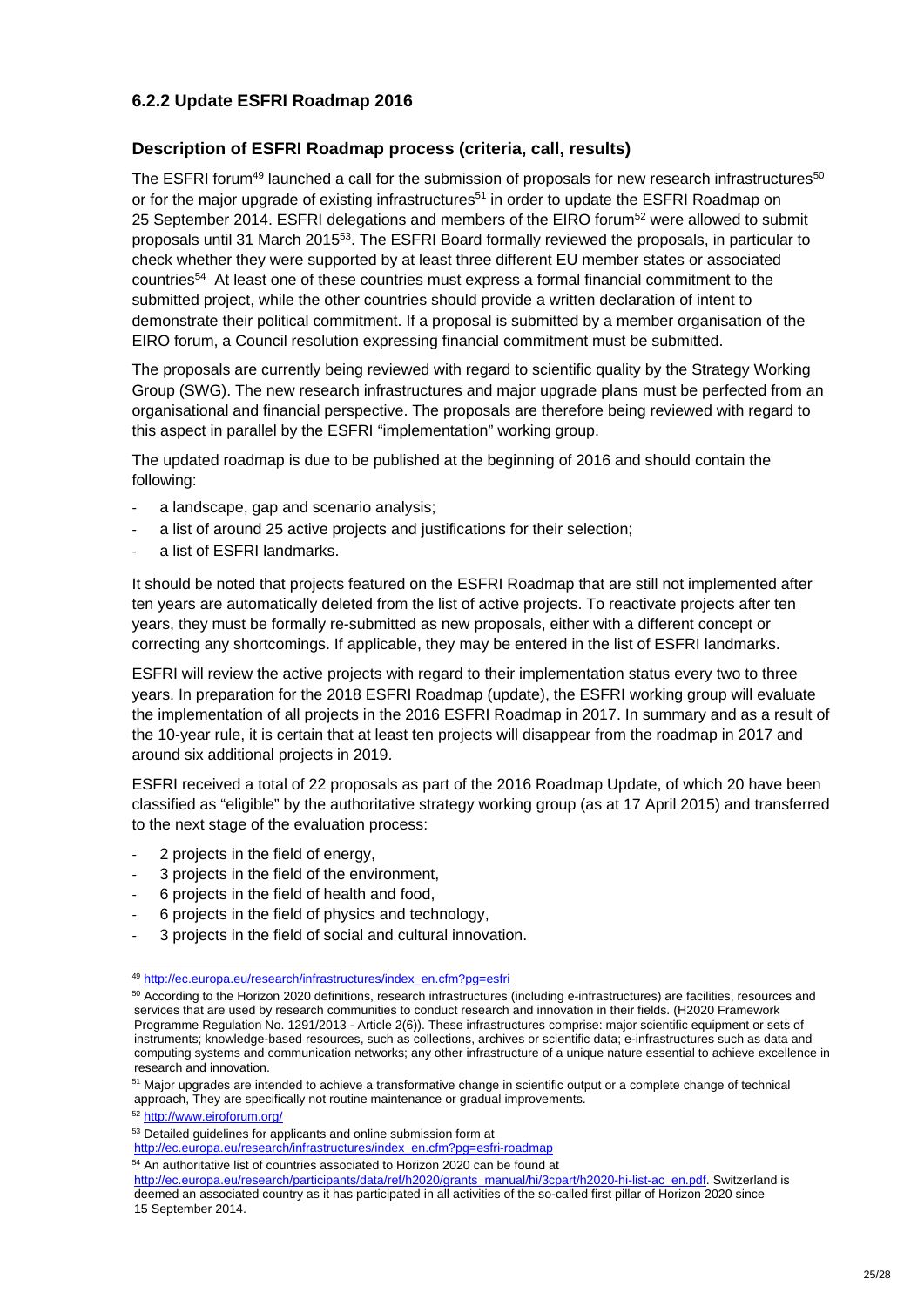Positive evaluation of the proposals is a precondition for being included in the 2016 ESFRI Roadmap.

#### **New potential ESFRI projects in which Switzerland is already involved or where there is interest in Swiss participation:**

The Swiss research community is interested in participating in four new ESFRI projects, which are to be evaluated by ESFRI by the end of 2015 and then published on the 2016 ESFRI Roadmap.

The SERI has pledged a - financial but non-compulsory - support for the projects vis-à-vis the ESFRI decision-making bodies (such support was a precondition for the proposals to be authorised for evaluation with regard to inclusion in the 2016 ESFRI Roadmap).

In the case of two other potential new ESRFI projects, Switzerland already participates as part of an international research organisation. The projects were re-submitted because additional funds had to be applied for due to a planned upgrade.

#### Conclusion:

 $\Rightarrow$  The decision whether and to what extent Switzerland can participate in these RIs will be made – following the evaluation by the ESFRI – based on the results of the SERI evaluation in the 2017- 2020 ERI period, as well as the definition of the Confederation's strategic priorities with regard to Swiss participation in ESFRI projects. In this connection, the long-term funding commitment in particular also needs to be considered.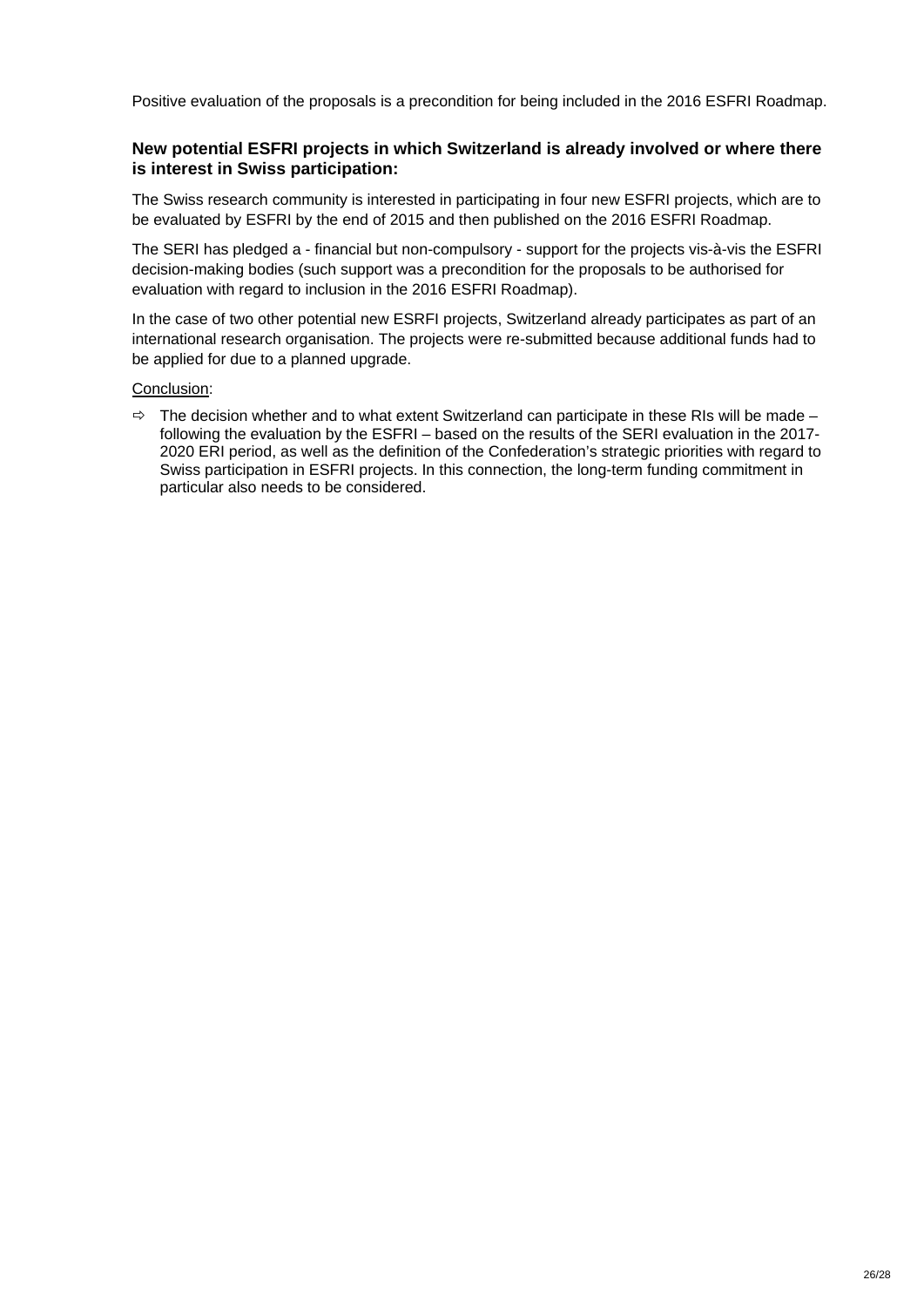## **7. Outlook**

The research infrastructures put forward for implementation in this roadmap reflect the state of planning at the end of March 2015. The roadmap per se is a planning instrument and does not contain any funding decisions or any decisions with regard to the distribution of any federal funds to promotional credits in the 2017-2020 ERI Dispatch, which are relevant for the realisation of new RIs. It is therefore not possible to state conclusively which of these new projects will definitely be implemented in the 2017-2020 ERI period based on the current state of planning. The decision whether and to what extent a new RI will be implemented is the responsibility of the relevant sponsoring institution (usually the universities). The Confederation funds RIs based on the subsidiarity principle in accordance with the relevant legal provisions (Art. 59 HEdA, Art. 15 and Art. 28 RIPA) within the framework of the available ERI funds for 2017-2020.

The roadmap provides the research community and the affected decision-makers with an overview of newly-planned and existing RIs. This 2015 Roadmap also serves as a basis for the necessary coordination of national planning in the field of RI with the relevant planning at European level in line with the European ESFRI Roadmap instrument.

Experience gained during the current roadmap process (2015 update) has shown that the Swiss roadmap for research infrastructures instrument should be developed and optimised in collaboration with stakeholders in preparation for the next update.